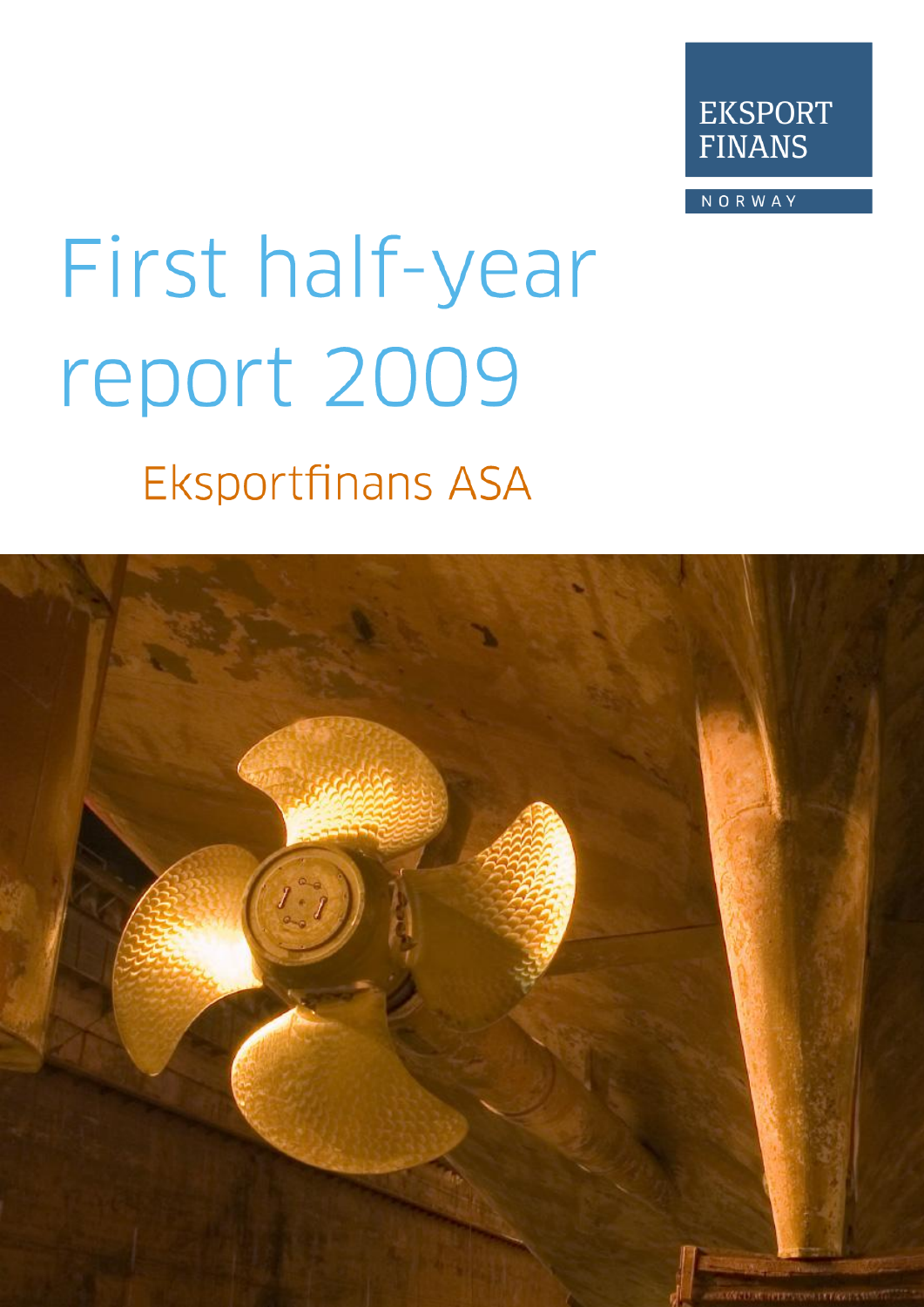| <b>Comment from the President and CEO</b> | 3            |
|-------------------------------------------|--------------|
| <b>Financial highlights</b>               | 4            |
| <b>Highlights</b>                         | 5            |
| <b>Export lending</b>                     | 5            |
| <b>Local government lending</b>           | 6            |
| <b>Funding</b>                            | 6            |
| <b>Results</b>                            | 6            |
| <b>Balance sheet</b>                      | 8            |
| <b>Prospects</b>                          | 8            |
| <b>Statement of comprehensive income</b>  | $\mathbf{9}$ |
| <b>Balance sheet</b>                      | 10           |
| <b>Statement of changes in equity</b>     | 11           |
| <b>Cash flow statement</b>                | 12           |
| <b>Notes to the accounts</b>              | 13           |
| <b>Auditor's review</b>                   | 21           |
| <b>Responsibility statement</b>           | 22           |
|                                           |              |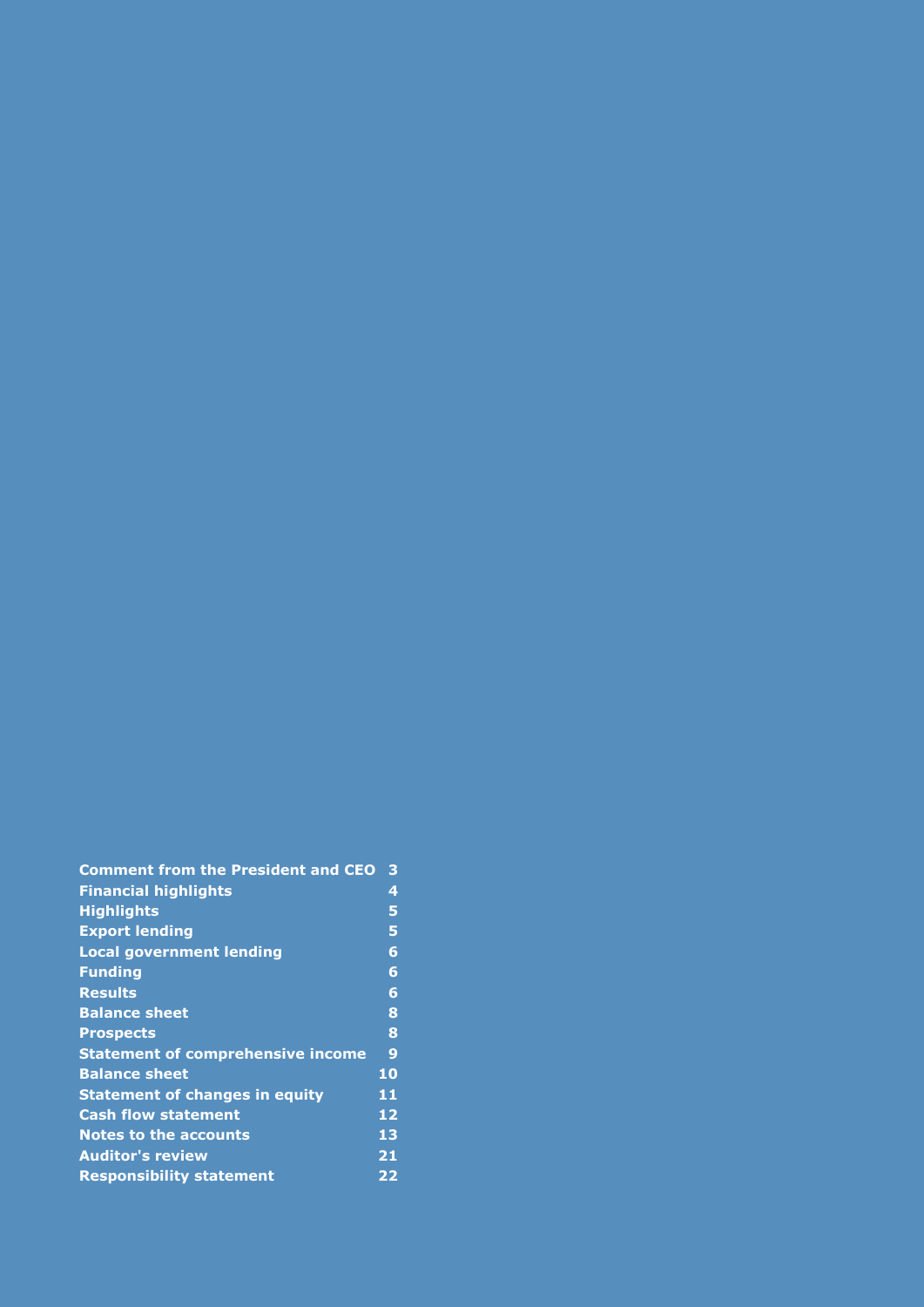

President and CEO Gisèle Marchand (photo: Sverre Chr. Jarlid)

*The first half-year of 2009 has been successful for Eksportfinans. Profits from the underlying business were record high as were disbursements of export credits. In addition, Eksportfinans re-entered the market for benchmark bond-issues in June with a 7.5 year transaction of CHF 300 million.*

#### Sale of Kommunekreditt Norge AS

The sale of Eksportfinans' wholly owned subsidiary was finalized on June 24, 2009. All necessary government authorizations and other closing conditions were fulfilled. The new owner is Kommunal Landspensjonskasse (KLP), which in Eksportfinans' opinion is in a good position to be a strategic, long term owner of Kommunekreditt. KLP paid NOK 870 million for 100 percent of the shares in Kommunekreditt. This was book value at March 31, 2009.

#### Continued large disbursements

Disbursements of new export credits from Eksportfinans continued to be high in the first half-year of 2009. This was mainly related to projects initiated before the financial crisis.

Eksportfinans has been able to fully maintain its offer to the Norwegian export industry through challenging times in the international capital markets. This has been important for the export industry as other sources of financing have been limited. Eksportfinans entered into a funding agreement with the Norwegian Government in November 2008. This, together with higher guarantee limits for the Government Guarantee Institute (GIEK) has proved to be an efficient way of securing the financial needs of the export industry.

The first half-year of 2009 has been a more challenging period for the Norwegian export industry. World trade has diminished, decreasing the demand for projects eligible for financing from Eksportfinans such as ships, oil rigs and maritime equipment. This has led to a decrease in new applications for export financing.

In June, Eksportfinans participated with a separate stand at the bi-annual international shipping fair Nor-Shipping in Oslo. At this event, the Farstad construction vessel "Far Samson", financed by Eksportfinans, was declared "Ship of the Year 2009". We congratulate Farstad Shipping and the ship-yard STX Norway Offshore, Langsten with this achievement.

#### Improved capital markets

The international capital markets showed signs of improvement in the second quarter of 2009, but there are still uncertainties.

The volatile situation in the markets has led to higher profits for Eksportfinans in the first halfyear of 2009, especially related to FX transactions and relatively high spreads on placements in senior financial bonds.

Gisèle Marchand President and CEO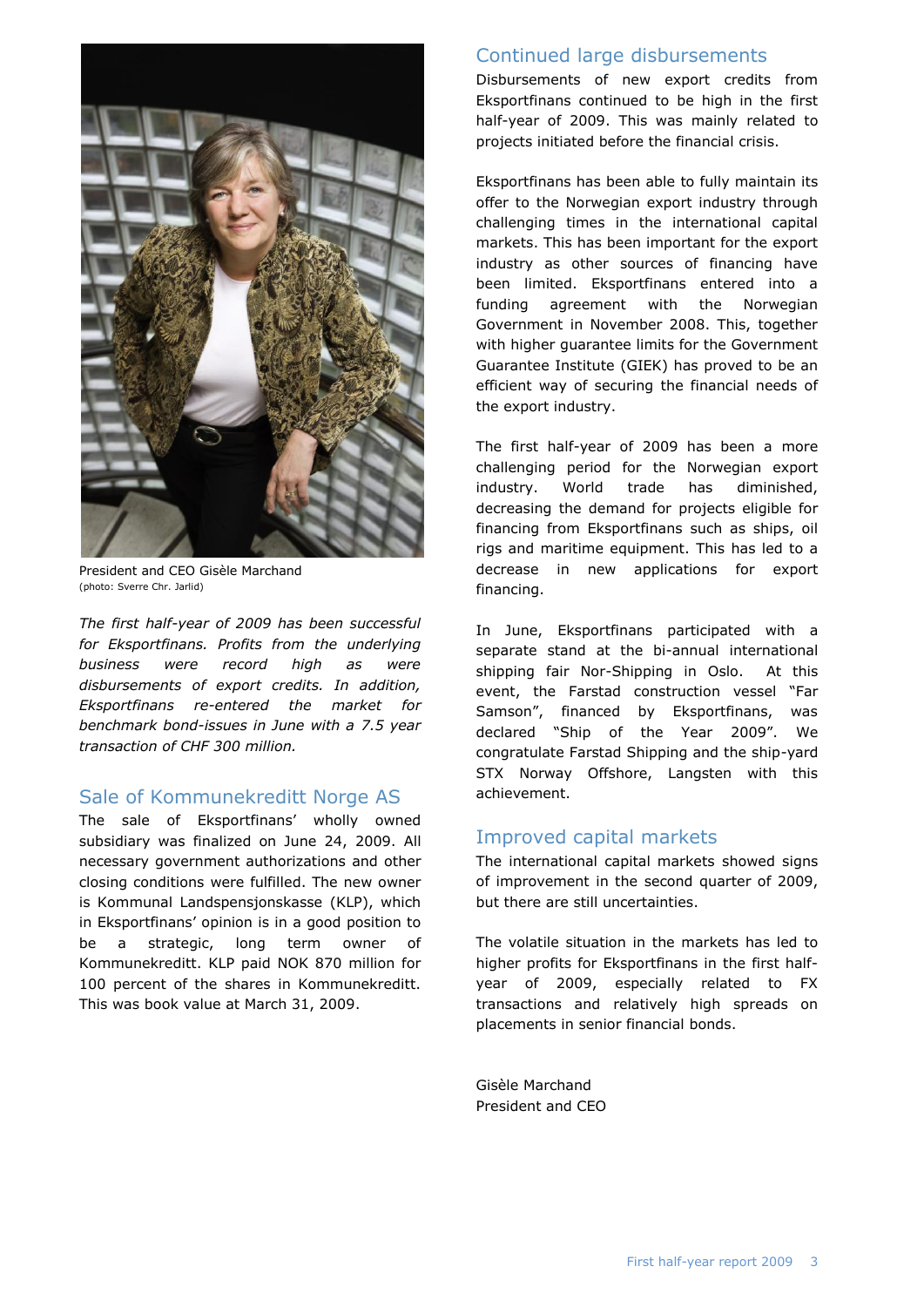# Financial highlights

All figures are for Eksportfinans ASA only, and do not include its former subsidiary, Kommunekreditt Norge AS, which had, prior to its sale, been consolidated in the financial statements of the Eksportfinans Group. The financial ratios for the comparison period of second quarter 2008 and first half-year 2008 have not previously been publicly presented, as such figures were presented for the consolidated Eksportfinans Group.

|                                                         |          | Second Quarter |           | First half-year |  |
|---------------------------------------------------------|----------|----------------|-----------|-----------------|--|
| (NOK million)                                           | 2009     | 2008           | 2009      | 2008            |  |
|                                                         |          |                |           |                 |  |
| Net interest income                                     | 327      | 155            | 680       | 263             |  |
| Profit/(loss) for the period from continuing operations | (1,939)  | 128            | 83        | (75)            |  |
| Total comprehensive income for the period               | (1, 597) | 128            | 425       | (11)            |  |
| Return on equity $1^*$                                  | (78.9%   | 15.0 %         | 12.0 %    | $(0.8\% )$      |  |
| 2*)<br>Return on assets                                 | 0.51%    | 0.28%          | 0.51%     | 0.24%           |  |
| 3*)<br>Net operating expenses/average assets            | 0.07%    | 0.09%          | $0.07 \%$ | 0.08%           |  |
|                                                         |          |                |           |                 |  |
| Total assets                                            | 241,537  | 227,145        | 241,537   | 227,145         |  |
| Loans outstanding <sup>4)</sup>                         | 124,823  | 124,423        | 124,823   | 124,423         |  |
| New loans disbursed **)                                 | 48,548   | 3,108          | 57,076    | 11,159          |  |
| New bond debt issued                                    | 16,393   | 15,071         | 32,924    | 48,490          |  |
| 5)<br>Public sector borrowers/quarantors                | 31.3 %   | 19.5 %         | 31.3 %    | 19.5 %          |  |
| Capital adequacy                                        | 12.7%    | 10.7 %         | 12.7%     | 10.7 %          |  |
|                                                         |          |                |           |                 |  |
| Exchange rate NOK/USD                                   | 6.3804   | 5.0806         | 6.3804    | 5.0806          |  |
|                                                         |          |                |           |                 |  |

\*) Quarterly figures are annualized.<br>\*\*) Of NOK 48.5 billion in the second

Of NOK 48.5 billion in the second quarter of 2009, and NOK 57.1 billion in the first half-year of 2009, NOK 45.4 billion is related to funding of Kommunekreditt Norge AS and other municipal-related disbursements after the sale of the subsidiary.

#### **Definitions**

- 1. Return on equity: Total comprehensive income for the period/average equity (average of opening and closing balance) adjusted for proposed not distributed dividends.
- 2. Return on assets: Net interest income including provisions/average assets (average of opening and closing balance).
- 3. Net operating expenses/average assets: Net operating expenses (administrative and operating expenses + depreciation - other income)/average assets (average of opening and closing balance).
- 4. Total loans outstanding: Consists of loans and receivables due from customers and part of loans and receivables due from credit institutions in the balance sheet. Accrued interest and unrealized gains/(losses) are not included, see note 4, 5 and 6 to the accompanying financial statements.
- 5. The ratio of public sector loans (municipalities, counties and Norwegian and foreign central government, including the Norwegian Guarantee Institute for Export Credits (GIEK) as borrowers or guarantors) to total lending.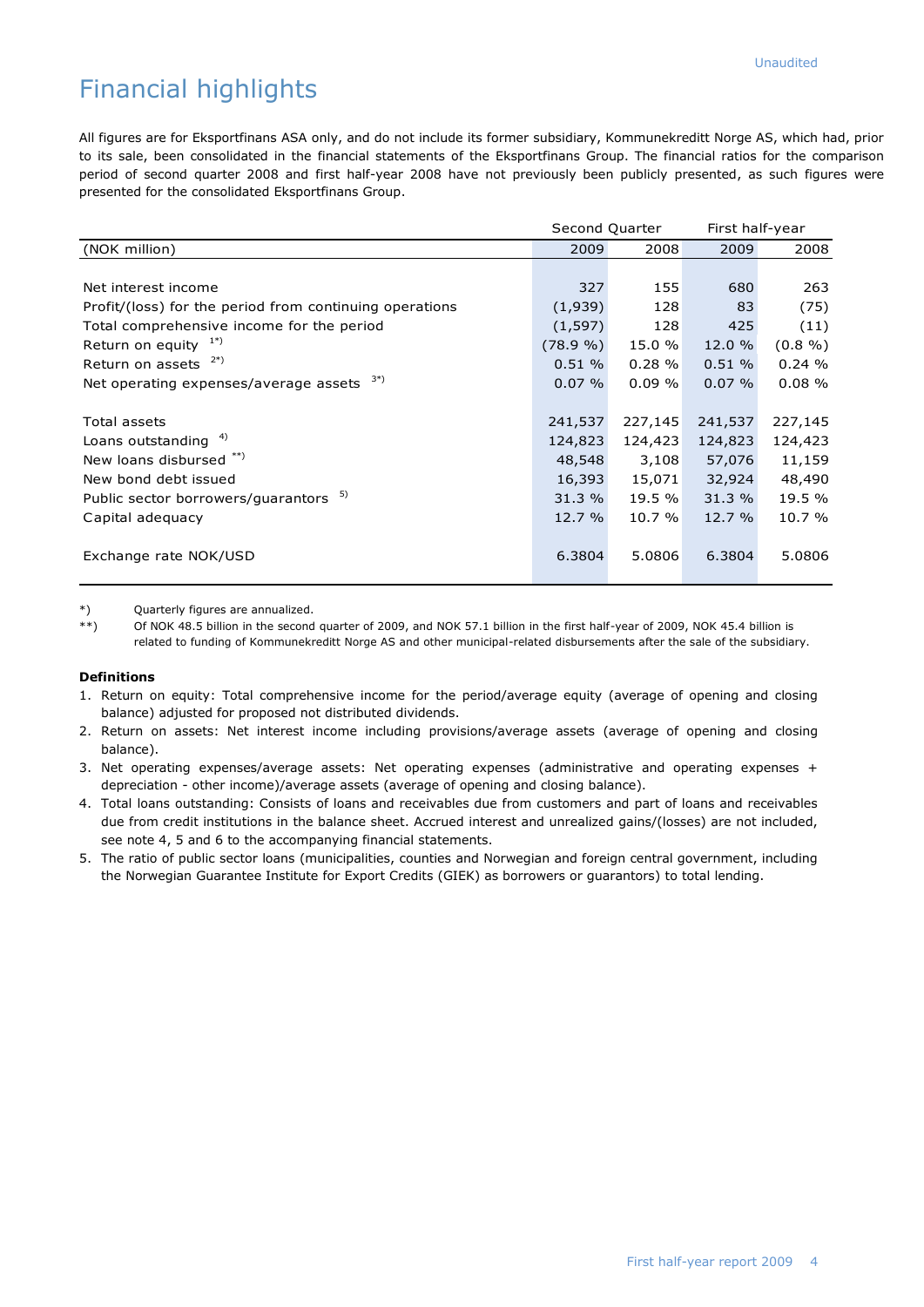# Interim report **Highlights**

On May 7, 2009, Eksportfinans signed an agreement with Kommunal Landspensjonskasse (KLP) whereby KLP purchases all shares in Eksportfinans" subsidiary Kommunekreditt Norge AS at the carried value of the net assets in Kommunekreditt's financial statements as of March 31, 2009. The legal transferral of ownership was finalized on June 24, 2009. As a consequence of the sale, the accounts for the first half-year 2009 have been prepared on Eksportfinans ASA only, compared to earlier, when accounts have been prepared also on a group basis with Kommunekreditt Norge AS being consolidated. The economic effect of the ownership of Kommunekreditt in the first quarter is included in the sales price, and in the gain of the sale recorded in the parent company in the second quarter.

#### **Second quarter 2009**

Eksportfinans experienced a negative total comprehensive income of NOK 1.6 billion in the second quarter of 2009, down from positive NOK 128 million for the corresponding period in 2008. This was mainly due to the increase in the mark-to-market value of Eksportfinans own debt, net of derivatives, which led to unrealized losses (reversal of previously recognized unrealized gains).

The underlying business operations of Eksportfinans ASA (as shown in table on page 8) showed a continued healthy performance in the second quarter of 2009. Net profit from continuing operations excluding unrealized gains and losses (as explained under the section "Results") was NOK 305 million in the second quarter of 2009 compared to NOK 83 million in the corresponding period in 2008. The increase was mainly due to a higher volume and higher margins on lending and liquidity placements.

#### **First half-year 2009**

The underlying business operations (as shown in table on page 8) showed record high profits in the first half-year of 2009. Net interest income was NOK 680 million in the period. This was an increase of NOK 417 million compared to the first half-year of 2008.

Net other operating income in the first half-year of 2009 was negative NOK 467 million compared to negative NOK 280 million in the first half-year of 2008. The negative figures in the first half-year of 2009 were mainly due to the increase in the mark-to-market value of Eksportfinans" own debt, net of derivatives, which led to unrealized losses of NOK 510 million (reversal of previously recognized unrealized gains).

Eksportfinans experienced a total comprehensive income of NOK 425 million in the first half-year of 2009, up from negative NOK 11 million for the corresponding period in 2008. The increase was due to an increase in net interest income and a net gain from sale of Kommunekreditt. Profit from continuing operations was NOK 83 million in the first halfyear of 2009, up from negative NOK 75 million for the first half-year of 2008. Net profit from continuing operations excluding unrealized gains and losses (as explained under the section "Results") was NOK 523 million in the first halfyear of 2009, compared to NOK 111 million in the equivalent period in 2008.

Total outstanding loans from Eksportfinans were NOK 124.8 billion at June 30, 2009 compared to NOK 124.4 billion at the same time in 2008. New disbursements in the first half-year of 2009 was NOK 22.8 billion, compared to NOK 14.8 billion in the equivalent period in 2008. The figures for new disbursments in 2009 include the transfer of NOK 11.0 billion of loans from Kommunekreditt Norge AS to Eksportfinans ASA as per June 24, 2009.

In spite of difficult overall market conditions, Eksportfinans has continued to capitalize on its global funding sources by issuing debt in a number of markets in the first half-year of 2009. This was affirmed by Eksportfinans reentry into the public benchmark market in June.

Total assets amounted to NOK 241.5 billion at June 30, 2009, compared to NOK 296.5 billion at year-end 2008, and NOK 227.1 billion at June 30, 2008. Despite increased new disbursements of export lending, total assets decreased from year-end 2008. This was due to a reduced loan balance following the sale of Kommunekreditt, and foreign exchange rate effects.

# Export lending

The export markets are currently challenging for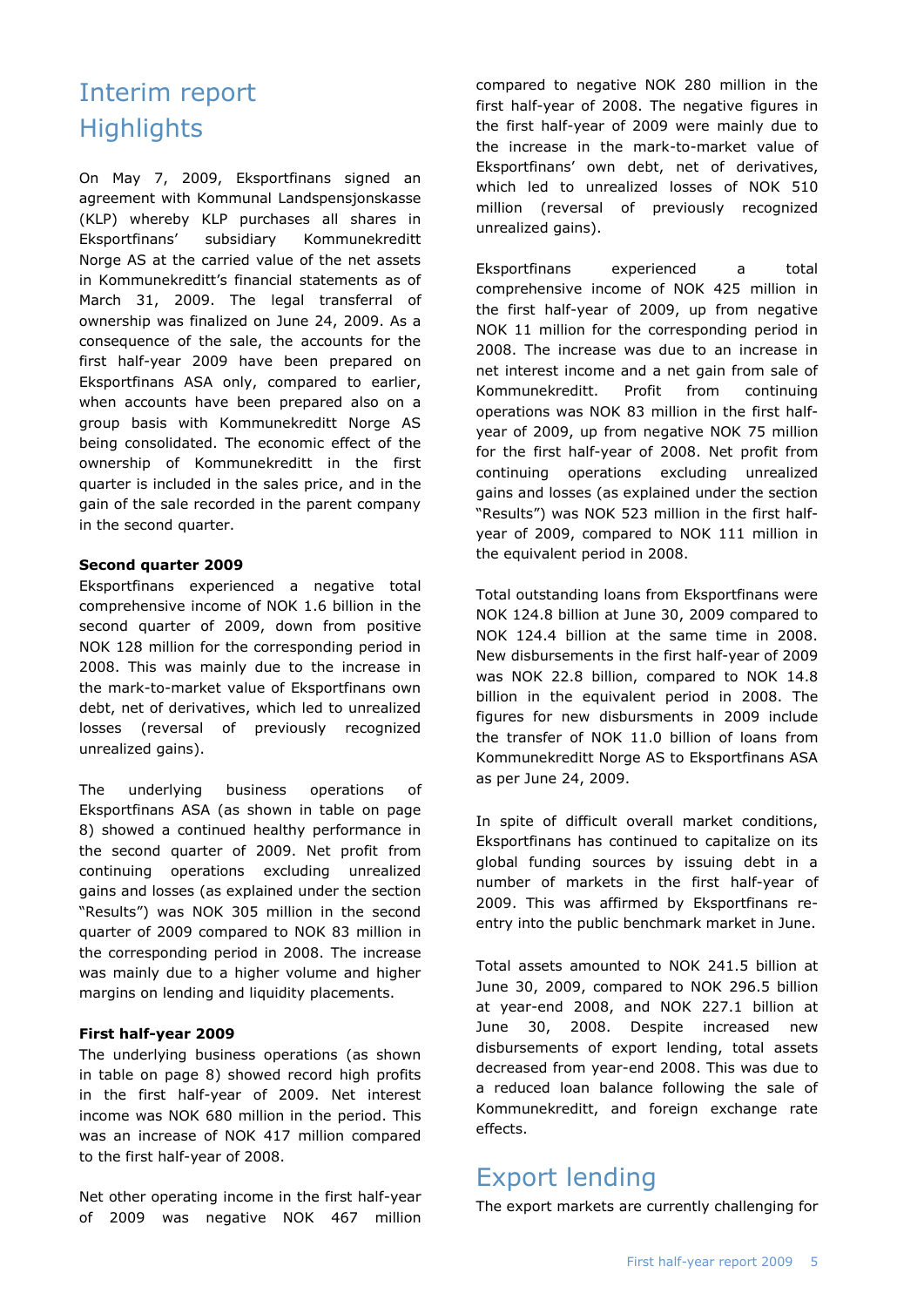Norwegian exporters as a consequence of the international economic crisis. However, new disbursements of export related loans were still at a very high level in the first half-year of 2009. New disbursements were NOK 11.8 billion, of which NOK 7.5 billion was financing under the Government supported export financing scheme. In the same period of 2008 the figures were NOK 11.2 billion and NOK 6.2 billion respectively. The high disbursements in the first half-year of 2009 reflect the fact that Norwegian exporters have a strong order book for 2009 despite the current economic environment. The major sectors for financing of capital goods were supplies to the shipping industry and the oil and gas sector.

New export credits in the first half-year of 2009 were extended both with floating rate market terms and according to the OECD Consensus Agreement for Export Credits (i.e. the officially supported fixed rate financing scheme, CIRR).

The volume of outstanding export-related loans was NOK 79.5 billion at June 30, 2009, compared to NOK 63.1 billion at June 30, 2008.

In 2008, an Icelandic bank unlawfully failed to reimburse Eksportfinans for three exportrelated loans. As of December 31, 2008, related to this event, Eksportfinans had recognized an unrealized loss reflecting an estimated recovery rate of 5 percent of the principal amount. In the first half-year of 2009, the estimate has been reviewed, and the recovery rate is currently estimated to be 24 percent of the principal amount. The effect of this on the statement of comprehensive income was NOK 96 million (at exchange rates applicable at June 30, 2009).

# Local government lending

On June 24, 2009, Kommunekreditt Norge AS was sold to Kommunal Landspensjonskasse (KLP). At the same time, NOK 11 billion of loans from Kommunekreditt to Norwegian municipalities were transferred to Eksportfinans ASA at market value. Eksportfinans ASA expects to hold this portfolio of municipal loans to maturity. Permission to transfer such loans to Eksportfinans ASA was given by consent from the Ministry of Finance to change the Articles of Association of Eksportfinans ASA to include municipal lending. As part of the sale, Eksportfinans has also provided finance to Kommunekreditt Norge AS through a loan of

NOK 34.4 billion. This loan is contractually set to be repaid in eight equal, quarterly amounts, with the last installment in September of 2011. Eksportfinans" total involvement in local government lending totals NOK 45.4 billion at June 30, 2009, compared to NOK 58.8 billion at December 31, 2008.

# Funding

New funding in the first half-year of 2009 amounted to NOK 32.9 billion through 550 individual trades, compared with NOK 48.5 billion and 477 trades for the same period in 2008. New issues are being bought primarily by investors in Japan and also in the USA.

In the public markets, Eksportfinans returned to the Swiss Franc market in June with a CHF 300 million, 7.5 year public benchmark sold to Swiss investors.

# Results

#### **Net interest income**

Net interest income was NOK 680 million in the first half-year of 2009. This was NOK 417 million higher than in the equivalent period of 2008. The increase was mainly due to a higher volume and higher margins on lending and liquidity placements.

The return on assets (net interest income, including provisions, divided by average assets) was 0.51 percent in the first half-year of 2009, compared to 0.24 percent in the first half-year of 2008.

#### **Net other operating income**

The situation in the international capital markets continues to cause fluctuations in the fair value measurements of financial instruments. After the implementation of a Portfolio Hedge Agreement with the Company"s shareholders from February 29, 2008, the fluctuations in the fair value of bond investments hedged by this agreement have been neutralized. Fluctuations in fair values in the accounts after that date have to a large extent been caused by changes in fair value on Eksportfinans" own debt and on loans. In the first half-year of 2009 alone, unrealized gains on Eksportfinans" own debt increased by NOK 7.1 billion (net of derivatives this amount is an unrealized loss of NOK 510 million).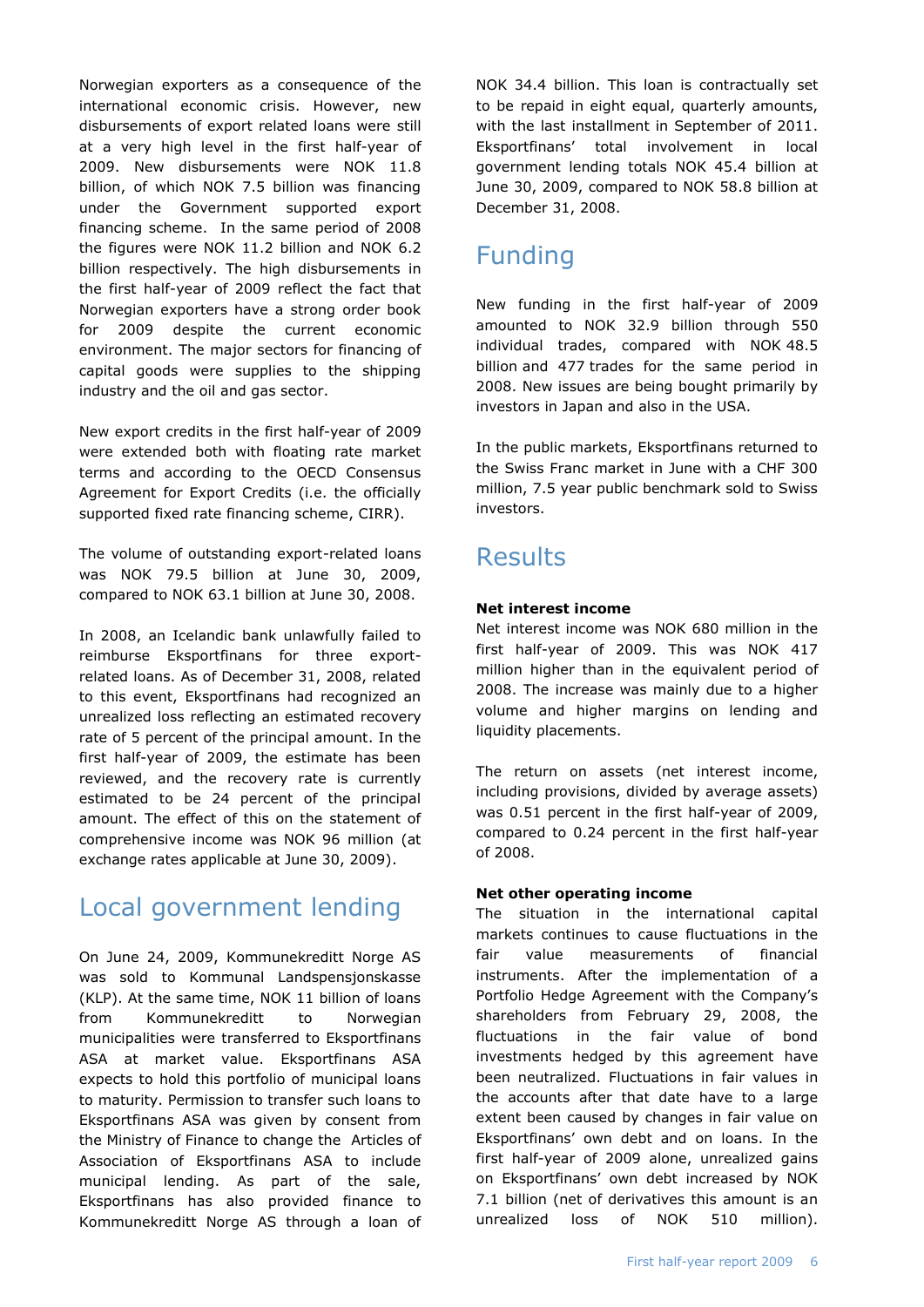Accumulated in the balance sheet, the unrealized gain on Eksportfinans" own debt, net of derivatives, is NOK 5.1 billion as of June 30, 2009. These unrealized gains on own debt will continue to be reversed as unrealized losses in the years to come. The capital adequacy will not be affected by this effect in any material way.

In the first half-year of 2009, net other operating income was negative 467 million compared to negative NOK 280 million in the corresponding period in 2008. Net other operating income includes the following major items:

Commissions and expenses related to banking services was NOK 4 million in the first half-year of 2009 compared to NOK 37 million in the corresponding period in 2008. The decrease of NOK 33 million was due to one-off expenses related to the Portfolio Hedge Agreement in 2008.

Net gains/(losses) on financial instruments at fair value in the first half-year of 2009 included an unrealized gain on own debt of NOK 7.1 billion (net of derivatives this amount is an unrealized loss of NOK 510 million), an unrealized loss on loans of NOK 48 million, an unrealized gain on bonds under the Portfolio Hedge Agreement of NOK 1.1 billion and an unrealized loss of NOK 1.0 billion on the Portfolio Hedge Agreement itself. See note 2 to the accompanying financial statements for the breakdown of this line item.

The differences in net other operating income between the first half-year of 2008 and the first half-year of 2009 are presented in the table below.

|                                                                 | First half-year |       |        |  |  |
|-----------------------------------------------------------------|-----------------|-------|--------|--|--|
| (NOK millions)                                                  | 2009            | 2008  | Change |  |  |
| Commissions and<br>income related to<br>banking services        | 1               | 1     |        |  |  |
| Commissions and<br>expenses related to<br>banking services      | 4               | 37    | 33     |  |  |
| Net gains/(losses)<br>on financial<br>instruments at fair value | (472)           | (253) | (219)  |  |  |
| Other income                                                    | 8               | 9     | (1)    |  |  |
| Net other<br>operating income                                   | (467)           | (280) | (187)  |  |  |

#### **Total operating expenses**

Total operating expenses amounted to NOK 98 million in the first half-year of 2009, an increase of NOK 11 million from the equivalent period in 2008. The increase was mainly due to increased pension costs, IT-related expenses and consultancy expenses.

The key ratio Net operating expenses in relation to average assets was 0.07 percent in the first half-year of 2009, down 0.01 percent compared to the first half-year of 2008.

#### **Profit/(loss) for the period**

Total comprehensive income in the first halfyear of 2009 was NOK 425 million, compared to a loss of NOK 11 million in the corresponding period in 2008. The increase was due to the mentioned increase in net interest income and a net gain from sale of Kommunekreditt.

Net gain from sale of Kommunekreditt was NOK 342 million. The sale was carried through based on carrying values of the subsidiary"s net assets as of March 31, 2009. These are the values that previously have been periodically consolidated into the Group"s financial statements. In the Eksportfinans parent company financial statements, however, the shares in Kommunekreditt have been accounted for at cost. The sale of the shares thus requires the recording of a gain to reflect the difference. See note 15 to the accompanying financial statements for a discussion of the effect of the sale of Kommunekreditt on profit.

Return on equity was positive 12.0 percent for the first half-year of 2009, compared to negative 0.8 percent for the equivalent period in 2008.

Profit from continuing operations was NOK 83 million in the first half-year of 2009, up from negative NOK 75 million for the first half-year of 2008.

The non-IFRS measure of profit from continuing operations excluding unrealized gains and losses on financial instruments, and the corresponding return on equity, is shown in the table below. These calculations may be of interest to investors because they assess the performance of the underlying business operations without the volatility caused by fair value fluctuations.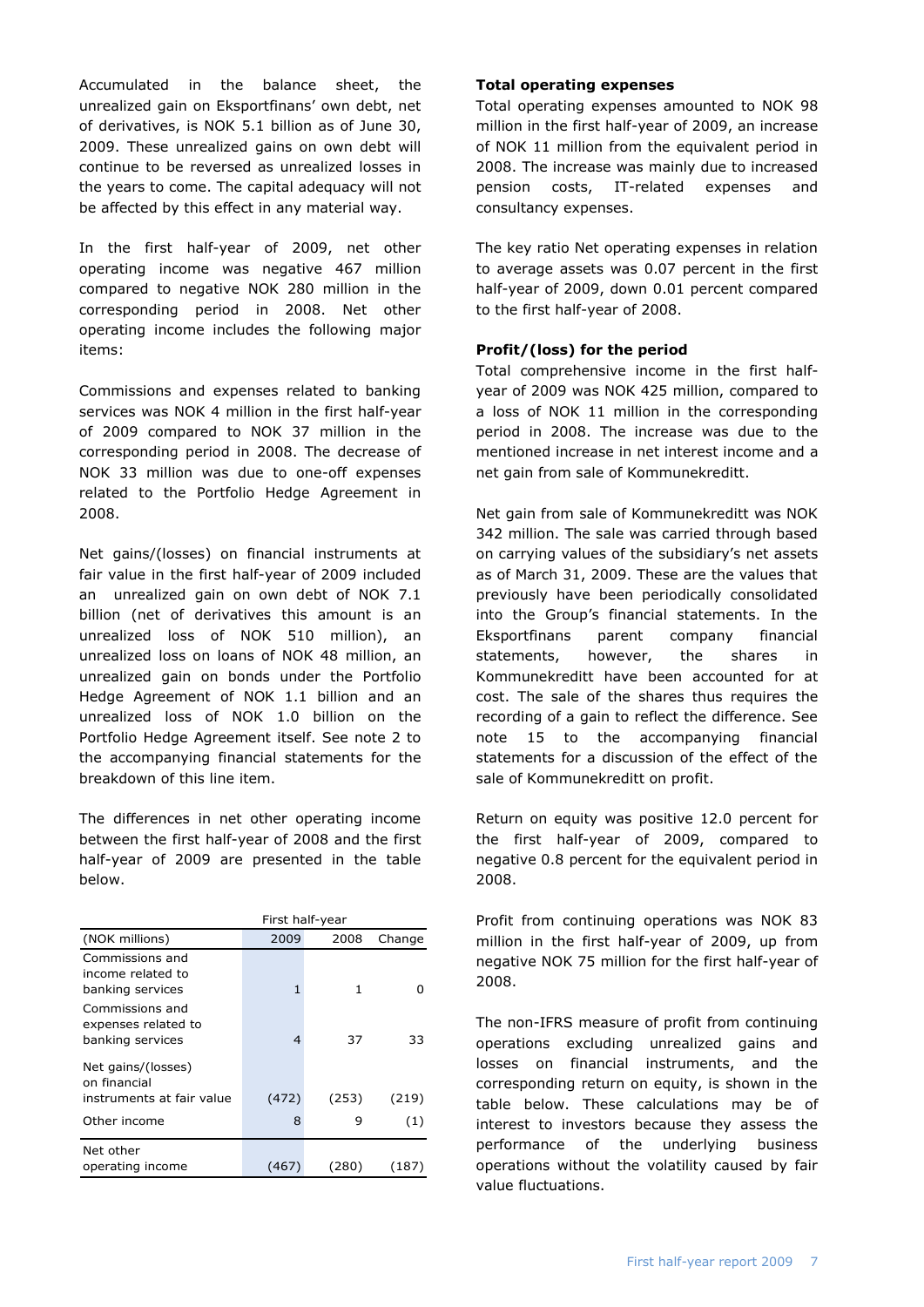Profit from continuing operations excluding unrealized gains and losses amounted to NOK 523 million for the first half-year of 2009. This was an increase of NOK 412 million from the corresponding period in 2008.

|                                        | First half-year |       |  |  |
|----------------------------------------|-----------------|-------|--|--|
| (NOK million)                          | 2009            | 2008  |  |  |
|                                        |                 |       |  |  |
| Comprehensive income for the           |                 |       |  |  |
| period in accordance with IFRS         | 425             | (11)  |  |  |
| Loss/(profit) for the period           |                 |       |  |  |
| from discontinued operations           | (342)           | (64)  |  |  |
|                                        |                 |       |  |  |
| Net unrealized losses/(gains)          | 515             | 259   |  |  |
|                                        |                 |       |  |  |
| Unrealized gains/(losses)              |                 |       |  |  |
| related to the Icelandic bank          |                 |       |  |  |
| exposure included above 1)             | 96              | O     |  |  |
| Tax-effect <sup>2)</sup>               | (171)           | 73)   |  |  |
|                                        |                 |       |  |  |
|                                        |                 |       |  |  |
| Non-IFRS profit for the period         |                 |       |  |  |
| from continuing operations             |                 |       |  |  |
| excluding unrealized gains/(losses)    | 523             |       |  |  |
| on financial instruments at fair value |                 | 111   |  |  |
|                                        |                 |       |  |  |
| Return on equity based on profit for   |                 |       |  |  |
| the period from continuing operations  |                 |       |  |  |
| excluding unrealized gains/(losses) on |                 |       |  |  |
| financial instruments at fair value    | 23.1 %          | 6.6 % |  |  |

1) Reversal of previously recognized loss (at exchange rates applicable at June 30, 2009)

2) 28 percent of the unrealized items above

# Balance sheet

Total assets amounted to NOK 241.5 billion at June 30, 2009, compared to NOK 296.5 billion at December 31, 2008, and NOK 227.1 billion at June 30, 2008. The decrease in total assets in the first half-year of 2009 compared to yearend 2008 was mainly caused by the lower involvement in municipal lending and foreign exchange rate effects.

The portfolio of bonds covered by the Portfolio Hedge Agreement with the shareholders amounted to NOK 63.5 billion at June 30, 2009, compared to NOK 65.9 billion at June 30, 2008. The total amount of securities invested in commercial paper and bonds amounted to NOK 86.2 billion at June 30, 2009. The corresponding volume at June 30, 2008 was NOK 84.9 billion.

Debts incurred by issuing commercial paper and bonds came to NOK 208.3 billion at June 30, 2009. The corresponding figure at year-end 2008 was NOK 259.0 billion and NOK 211.4 billion at June 30, 2008.

The capital adequacy ratio was 12.7 percent at June 30, 2009, compared to 10.7 percent at the end of 2008, and 10.7 at June 30, 2008. The core capital adequacy ratio was 9.0 percent at June 30, 2009, and 7.2 percent at year-end 2008, and 7.8 percent at June 30, 2008. The increase was mainly due to increased core capital as a consequence of strong results in the first half-year of 2009. In addition, reduced risk-weighted assets caused by the lower involvement in municipal lending and foreign exchange rate effects influenced the capital adequacy.

# Prospects for the second half-year 2009

Disbursements of export related loans are expected to remain high in the second half-year of 2009, mainly due to projects initiated before the financial crisis.

The situation in the international capital markets has improved in the second quarter of 2009. The improved market conditions reduce the one-off result effects of unrealized gains on Eksportfinans" own funding, the earnings on liquid assets as well as gains on FX transactions. This may lead to unrealized losses in the second half-year, and will lead to unrealized losses in the accounts going forward. As a consequence of the sale of Kommunekreditt, Eksportfinans now intends to concentrate on export-related lending going forward.

Oslo, August 13, 2009 EKSPORTFINANS ASA The Board of Directors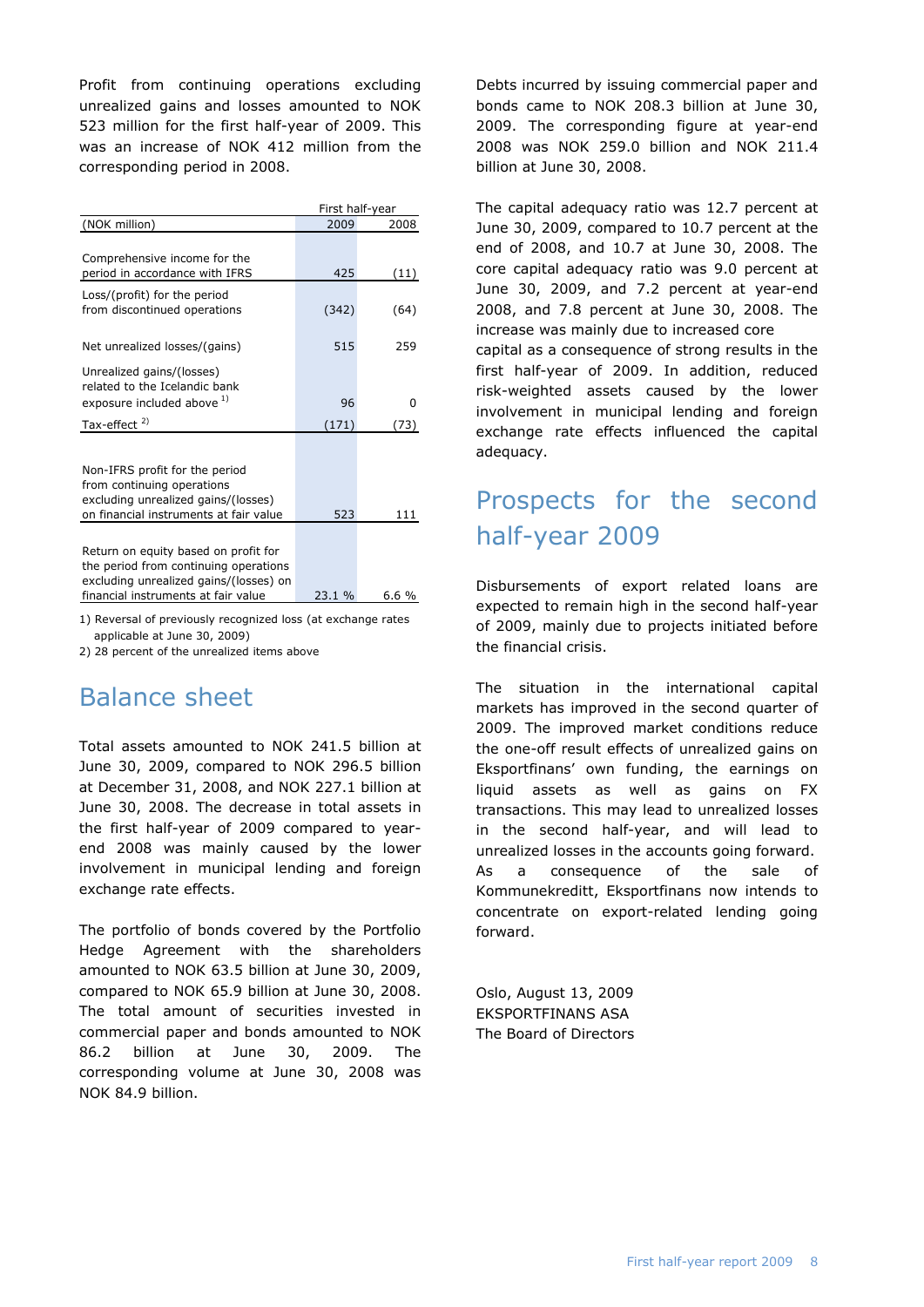# Statement of comprehensive income (Eksportfinans ASA)

|                                               | Second quarter |                |                | First half-year |      |  |
|-----------------------------------------------|----------------|----------------|----------------|-----------------|------|--|
| (NOK million)                                 | 2009           | 2008           | 2009           | 2008            | Note |  |
| Interest and related income                   | 1,811          | 2,805          | 4,241          | 5,569           |      |  |
| Interest and related expenses                 | 1,484          | 2,650          | 3,561          | 5,306           |      |  |
|                                               | 327            | 155            | 680            | 263             |      |  |
| <b>Net interest income</b>                    |                |                |                |                 |      |  |
| Commissions and income                        |                |                |                |                 |      |  |
| related to banking services                   | $\mathbf{1}$   | $\Omega$       | 1              | $\mathbf{1}$    |      |  |
| Commissions and expenses                      |                |                |                |                 |      |  |
| related to banking services                   | $\overline{2}$ | 2              | $\overline{4}$ | 37              |      |  |
| Net gains/(losses) on                         |                |                |                |                 |      |  |
| financial instruments at fair value           | (2,977)        | 69             | (472)          | (253)           | 2    |  |
| Other income                                  | $\overline{4}$ | $\overline{4}$ | 8              | 9               |      |  |
| Net other operating income                    | (2, 974)       | 71             | (467)          | (280)           |      |  |
| <b>Total net income</b>                       | (2, 647)       | 226            | 213            | (17)            |      |  |
|                                               |                |                |                |                 |      |  |
| Salaries and other administrative expenses    | 37             | 40             | 80             | 72              |      |  |
| Depreciation                                  | 5              | 4              | 9              | 9               |      |  |
| Other expenses                                | $\overline{4}$ | 4              | 9              | 6               |      |  |
| <b>Total operating expenses</b>               | 46             | 48             | 98             | 87              |      |  |
| Impairment charges on loans at amortized cost | $\mathbf{0}$   | 0              | $\Omega$       | 0               |      |  |
| Pre-tax operating profit/(loss)               | (2,693)        | 178            | 115            | (104)           |      |  |
| Taxes                                         | (754)          | 50             | 32             | (29)            |      |  |
| Profit/(loss) for the period                  |                |                |                |                 |      |  |
| from continuing operations                    | (1,939)        | 128            | 83             | (75)            |      |  |
| Income on investments                         |                |                |                |                 |      |  |
| in group companies, net of tax                | $\mathbf 0$    | $\mathbf 0$    | $\Omega$       | 64              |      |  |
| Net gain from sale of group companies         | 342            | 0              | 342            | 0               | 15   |  |
| Profit/(loss) for the period                  |                |                |                |                 |      |  |
| from discontinued operations                  | 342            | 0              | 342            | 64              |      |  |
|                                               |                |                |                |                 |      |  |
| Other comprehensive income                    | $\mathbf{0}$   | 0              | $\Omega$       | 0               |      |  |
| Total comprehensive income                    | (1, 597)       | 128            | 425            | (11)            | 15   |  |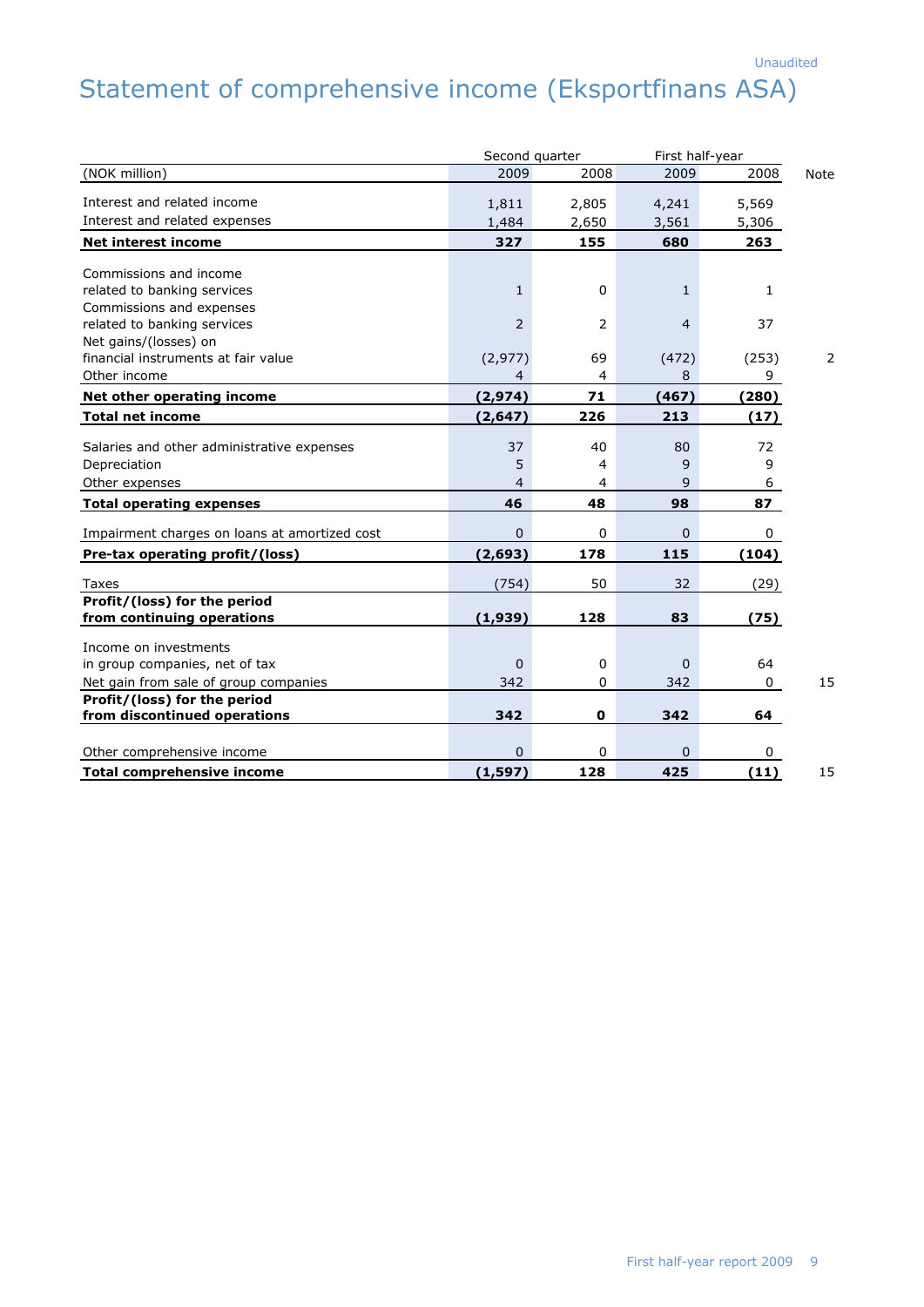# Balance sheet (Eksportfinans ASA)

| (NOK million)                                      | 30.06.09 | 31.12.08 | 30.06.08 | Note    |
|----------------------------------------------------|----------|----------|----------|---------|
| Loans and receivables due from credit institutions | 68,014   | 90,044   | 85,910   | 4, 6, 7 |
| Loans and receivables due from customers           | 64,254   | 57,993   | 41,947   | 5, 6, 7 |
| Securities                                         | 86,161   | 108,137  | 84,934   | 8       |
| Financial derivatives                              | 15,720   | 27,294   | 10,942   |         |
| Non-current assets held for sale                   | 0        | 518      | 518      | 15      |
| Deferred tax asset                                 | $\Omega$ | 0        | 196      |         |
| Intangible assets                                  | 26       | 27       | 25       |         |
| Fixed assets and investment property               | 211      | 216      | 216      | 9       |
| Other assets                                       | 7,151    | 12,285   | 2,457    | 10      |
| <b>Total assets</b>                                | 241,537  | 296,514  | 227,145  |         |
|                                                    |          |          |          |         |
| Deposits by credit institutions                    | 48       | 326      | 29       |         |
| Borrowings through the issue of securities         | 208,322  | 259,041  | 211,430  | 11      |
| Financial derivatives                              | 19,779   | 18,372   | 9,691    |         |
| Taxes payable                                      | 238      | 232      | 56       |         |
| Deferred tax liabilities                           | 861      | 928      | 0        |         |
| Other liabilities                                  | 2,894    | 8,312    | 646      | 12      |
| Accrued expenses and provisions                    | 86       | 79       | 67       |         |
| Subordinated debt                                  | 1,611    | 1,909    | 1,276    |         |
| Capital contribution securities                    | 403      | 445      | 468      |         |
| <b>Total liabilities</b>                           | 234,242  | 289,644  | 223,663  |         |
|                                                    |          |          |          |         |
| Share capital                                      | 2,771    | 2,771    | 2,771    |         |
| Share premium reserve                              | 177      | 177      | 177      |         |
| Reserve for unrealized gains                       | 3,104    | 3,104    | 137      |         |
| Other equity                                       | 818      | 818      | 408      |         |
| Comprehensive income for the period                | 425      | $\Omega$ | (11)     |         |
| <b>Total shareholders' equity</b>                  | 7,295    | 6,870    | 3,482    | 15      |
| Total liabilities and shareholders' equity         | 241,537  | 296,514  | 227,145  |         |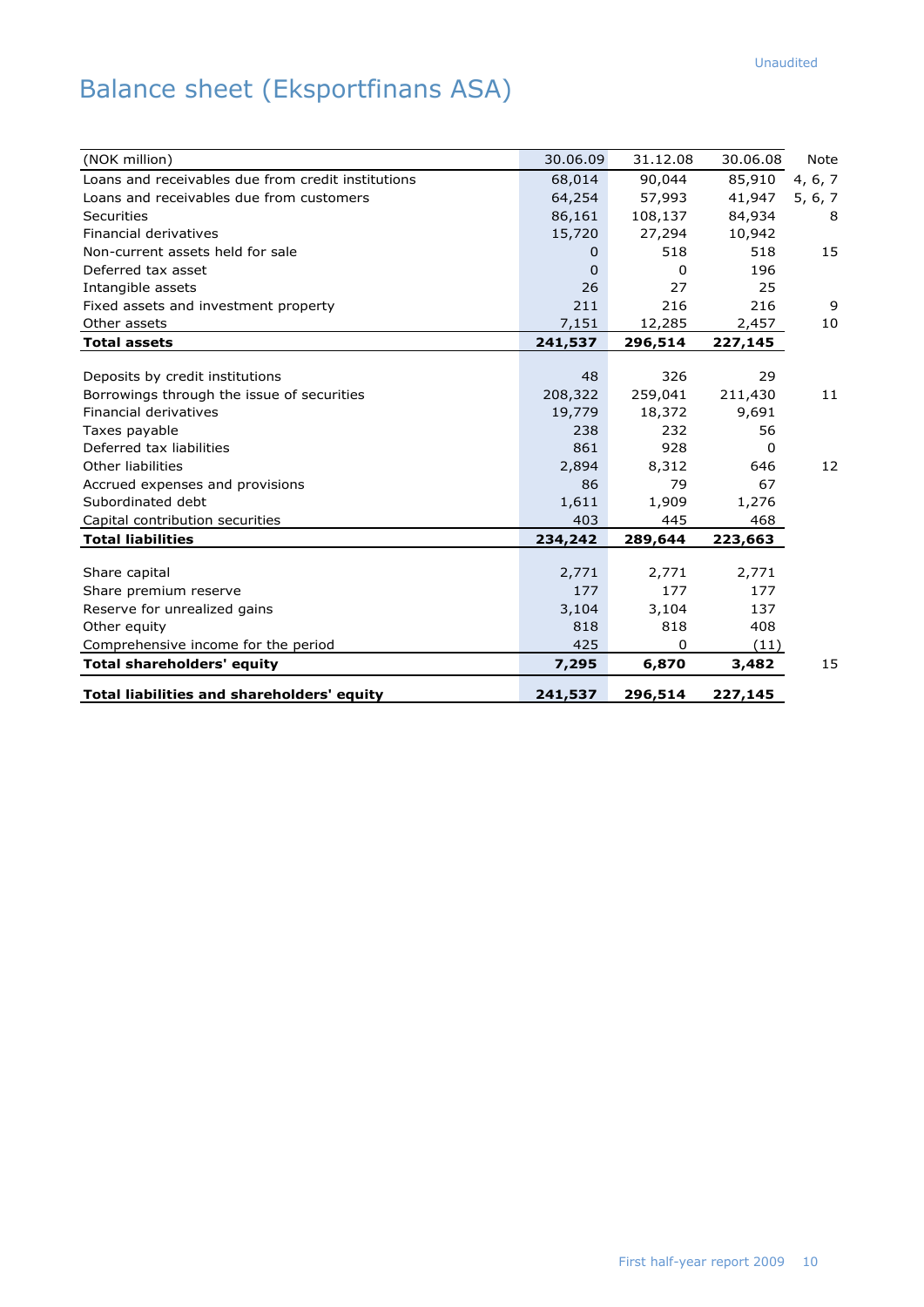# Statement of changes in equity (Eksportfinans ASA)

|          |                                                                    |                                                   |                                                                            |                                                | Note                                                      |
|----------|--------------------------------------------------------------------|---------------------------------------------------|----------------------------------------------------------------------------|------------------------------------------------|-----------------------------------------------------------|
|          |                                                                    |                                                   |                                                                            |                                                |                                                           |
| 1,594    | 162                                                                | 137                                               | 408                                                                        | 2,301                                          |                                                           |
|          |                                                                    |                                                   |                                                                            |                                                |                                                           |
|          | 15                                                                 | 0                                                 | 0                                                                          |                                                |                                                           |
|          |                                                                    |                                                   |                                                                            |                                                |                                                           |
|          |                                                                    |                                                   |                                                                            |                                                |                                                           |
|          |                                                                    |                                                   |                                                                            |                                                |                                                           |
|          |                                                                    |                                                   |                                                                            |                                                |                                                           |
|          |                                                                    |                                                   |                                                                            |                                                |                                                           |
| 2,771    | 177                                                                | 3.104                                             | 818                                                                        | 6,870                                          |                                                           |
|          |                                                                    |                                                   |                                                                            |                                                |                                                           |
|          |                                                                    |                                                   |                                                                            |                                                |                                                           |
| $\Omega$ | 0                                                                  | $\Omega$                                          |                                                                            |                                                |                                                           |
|          |                                                                    |                                                   |                                                                            |                                                | 15                                                        |
|          | Share<br>capital $1$ <sup>1)</sup><br>1,177<br>0<br>2,771<br>2,771 | Share<br>reserve <sup>1)</sup><br>0<br>177<br>177 | Reserve<br>premium unrealized<br>gains $^{1)}$<br>$\Omega$<br>137<br>3,104 | Other<br>equity<br>(11)<br>397<br>425<br>1,243 | Total<br>equity<br>1,192<br>(11)<br>3,482<br>425<br>7,295 |

1) Restricted equity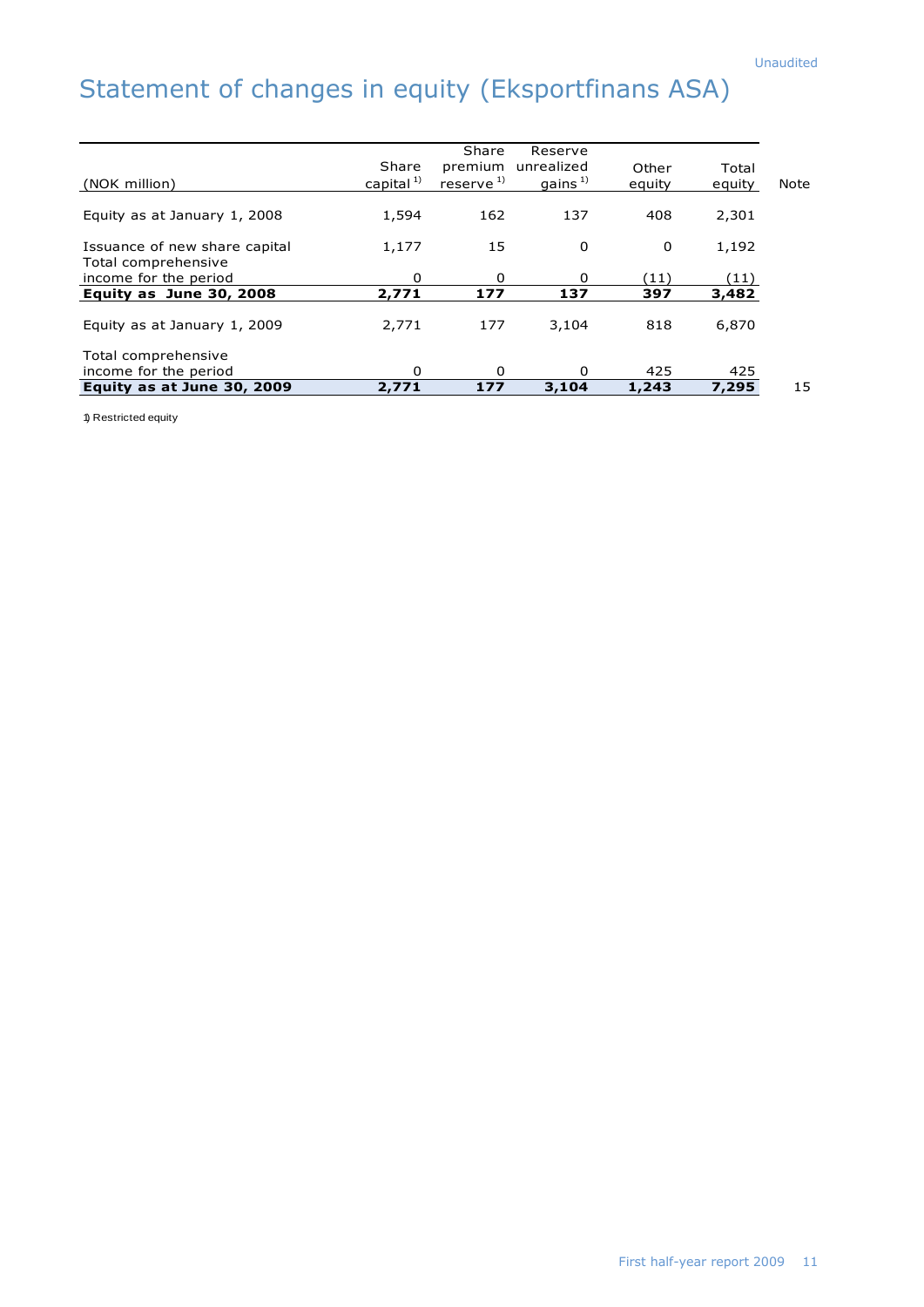# Cash flow statement (Eksportfinans ASA)

|                                                                     | First half-year |           |
|---------------------------------------------------------------------|-----------------|-----------|
| (NOK million)                                                       | 2009            | 2008      |
| Pre-tax operating profit/(loss)                                     |                 |           |
| from continuing operations                                          | 115             | (104)     |
|                                                                     |                 |           |
| Provided by operating activities:                                   |                 |           |
| Accrual of contribution from the Norwegian government               | (197)           | (137)     |
| Unrealized losses (reversal of unrealized losses)                   |                 |           |
| on financial instruments at fair value through profit or loss       | 297             | 259       |
| Depreciation                                                        | 9               | 9         |
| Disbursement of loans                                               | (57,076)        | (11, 159) |
| Principal collected on loans                                        | 68,124          | 9,325     |
| Purchase of financial investments (trading)                         | (26, 505)       | (127)     |
| Proceeds from sale or redemption of financial investments (trading) | 36,375          | 1,808     |
| Contribution paid by the Norwegian government                       | 152             | 38        |
| Taxes paid                                                          | (94)            | (79)      |
|                                                                     |                 |           |
| Changes in:                                                         |                 |           |
| Accrued interest receivable                                         | (236)           | (288)     |
| Other receivables                                                   | 4,107           | (81)      |
| Accrued expenses and other liabilities                              | (4,209)         | 893       |
| Net cash flow from operating activities                             | 20,862          | 357       |
| Purchase of financial investments                                   | (5,996)         | (19, 183) |
| Proceeds from sale or redemption of financial investments           | 4,175           | 4,646     |
| Purchases of fixed assets                                           | (4)             | (3)       |
| Net cash flow from investing activities                             | (1,825)         | (14, 540) |
| Change in debt to credit institutions                               | (249)           | (279)     |
| Proceeds from issuance of commercial paper debt                     | 111,721         | 61,093    |
| Repayments of commercial paper debt                                 | (123, 872)      | (56, 231) |
| Proceeds from issuance of bond debt                                 | 32,924          | 48,490    |
| Principal payments on bond debt                                     | (40, 139)       | (37, 416) |
| Issuance of new share capital                                       | 0               | 1,177     |
| Net cash flow from financing activities                             | (19, 615)       | 16,834    |
| Effect of exchange rates on cash and cash equivalents <sup>1)</sup> | (446)           | (40)      |
| Net change in cash and cash equivalents <sup>1)</sup>               | (1,024)         | 2,611     |
|                                                                     |                 |           |
| Cash and cash equivalents $1$ at beginning of period                | 6,667           | 693       |
| Net change $2$ in cash and cash                                     |                 |           |
| equivalents <sup>1)</sup> from discontinued operations              | 860             | 64        |
| Cash and cash equivalents at beginning                              |                 |           |
| of period for discontinued operations                               | 0               | 0         |
| Cash and cash equivalents $1$ ) at end of period                    | 6,503           | 3,368     |

1) Cash equivalents are defined as bank deposits with maturity less than 3 months.

2) Changes are related to investing activities in Eksportfinans ASA.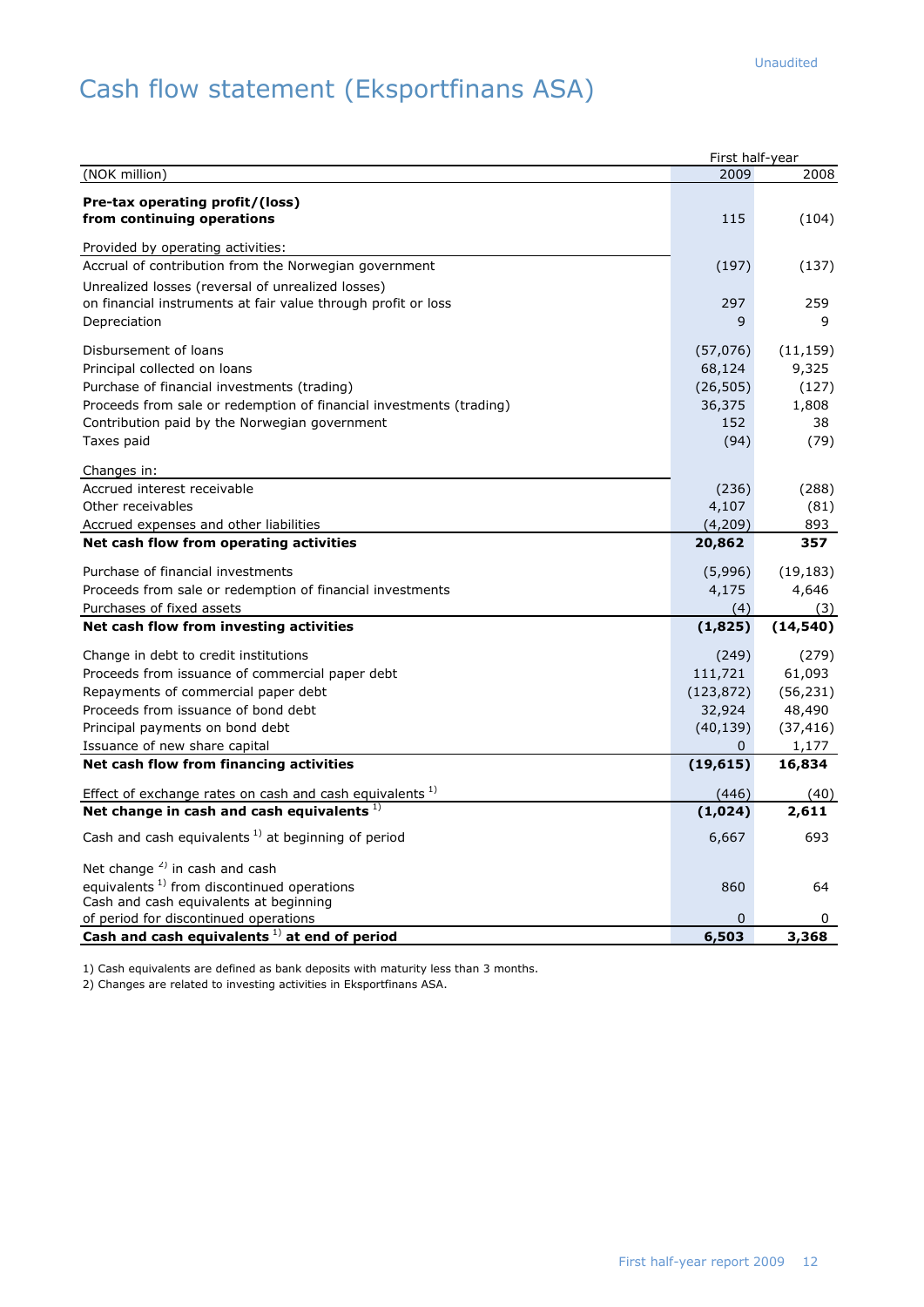# Notes to the accounts

### 1. Accounting principles

Previously, the condensed interim financial statements addressed both parent company and consolidated group. With the sale of Eksportfinans ASA"s (the Company) only, and fully owned subsidiary, Kommunekreditt Norge AS, there is no group, and only the parent company remains. Until the sale, the condensed interim financial statements of the parent company were prepared in line with simplified IFRS, as regulated under the Norwegian Accounting Act. The Group has been presented in accordance with International Financial Reporting Standards – (**IFRS**), in line with both IFRS as adopted by the European Union (**EU**) and IFRS as issued by the International Accounting Standards Board (**IASB**).

After the sale, there is no group to consolidate, and the parent company's condensed interim financial statements for the second quarter of 2009 have been prepared in accordance with IFRS, both as adopted by the EU and as issued by the IASB. The condensed interim financial statements have been prepared in accordance with IAS 34, Interim Financial Reporting.

The change, from simplified IFRS to IFRS as adopted by the EU and as issued by the IASB, has resulted in one change in the financial statements of Eksportfinans ASA. Under simplified IFRS, dividends from Kommunekreditt Norge AS of NOK 64 million were recognized as income in Eksportfinans ASA's parent company financial statements of 2007, as they were related to the profit in the subsidiary for that year. According to IFRS as issued by the IASB, Kommunekreditt Norge AS does not have an obligation related to the dividend, and no related income is recognized in Eksportfinans ASA, before the proposed amount is approved by the annual Council of Representatives, which is in the following year.

As a consequence of this change of principle, the comparative figures for Eksportfinans for 2008 are changed accordingly, and the dividend of NOK 64 million has been recognized as income (from discontinued operations) in the first half-year of 2008.

Certain new accounting standards and interpretations are applied for the first time in the condensed interim financial statements of 2009. These are described below:

- IFRS 8 'Operating Segments' replaces IAS 14 and aligns segment reporting with the requirements of the US standard SFAS 131. The new standard requires a 'management approach', under which segment information is presented on the same basis as that used for internal reporting purposes. After the implementation of IFRS 8 the number of reportable segments changed from previous reporting when export lending and municipal lending were reported as separate segments, to also include securities as a separate reportable segment. See note 13.
- Amendments to IAS 1 "Presentation of Financial Statements' require all items of income and expense (including those accounted for directly in equity) to be presented in the future in a single statement (a "statement of comprehensive income') or in two statements (a separate 'income statement' and 'statement of other comprehensive income"). Comprehensive income includes all non-owner changes in equity, both those recognized in profit or loss and those recorded directly to equity. Eksportfinans presents all these items of income and expense in a single statement.
- Improvements to IFRSs (annual improvement project) include accounting changes for presentation, recognition or measurement purposes, and changes involving terminology or editorial changes with minimal effect on accounting. The changes affect several standards.

As described in the annual financial statements of 2008, the main measurement principle of the Company"s loans is fair value. With the sale of Kommunekreditt Norge AS, the former group funding was terminated. A new loan of NOK 34.4 billion was provided. This loan is recognized in the loans and receivables category and measured at amortized cost.

The accounting policies and methods of computation applied in the preparation of these condensed interim financial statements are in all other aspects the same as in Eksportfinans' annual financial statements of 2008, as approved for issue by the Board of Directors on February 24, 2009. These policies have been consistently applied to all the periods presented.

Figures for interim periods are unaudited.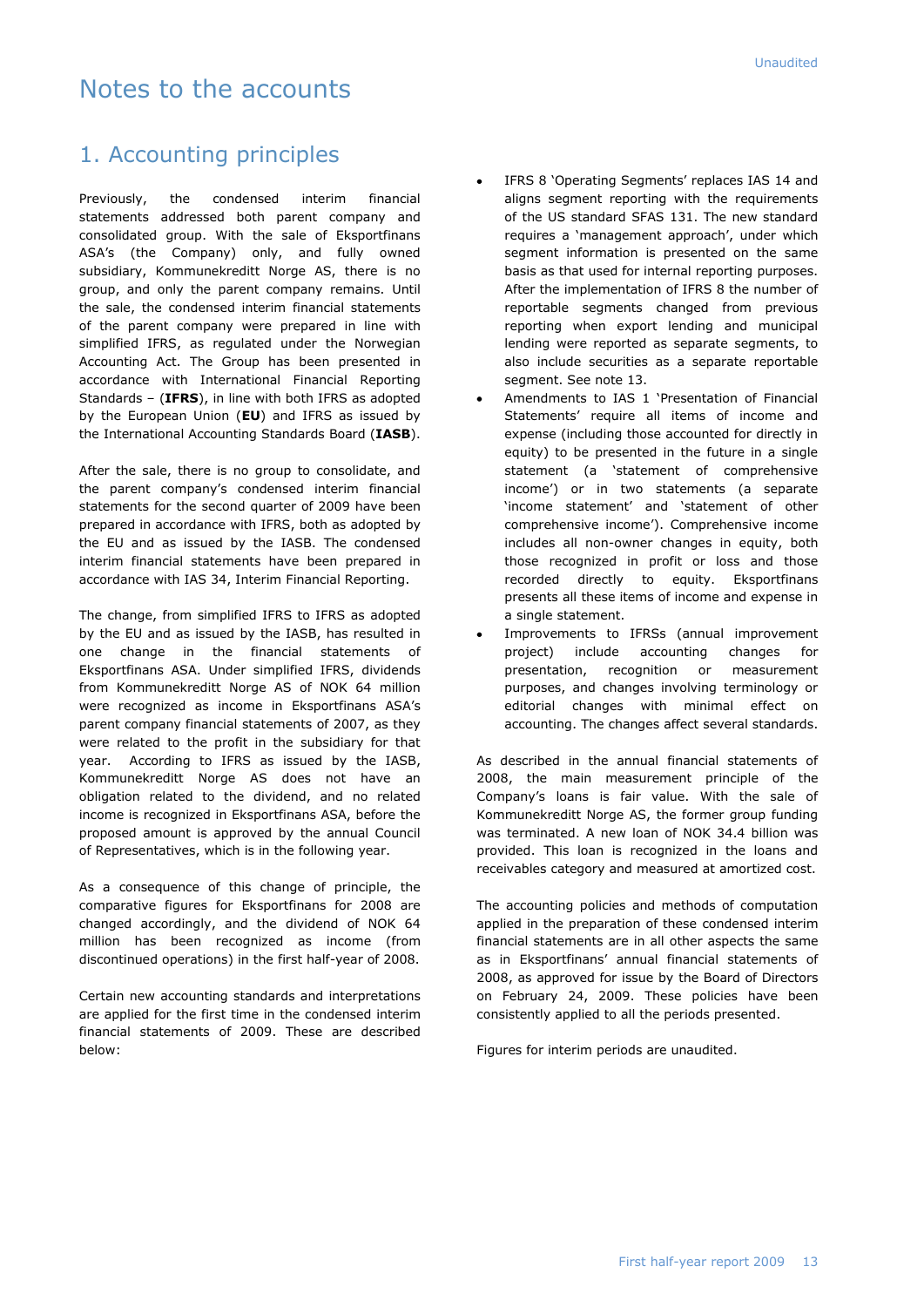# 2. Net gains/(losses) on financial instruments at fair value

#### **Net realized and unrealized gains/(losses) on financial instruments at fair value**

|                                                       | Second quarter |         | First half-year |          |  |
|-------------------------------------------------------|----------------|---------|-----------------|----------|--|
| (NOK million)                                         | 2009           | 2008    | 2009            | 2008     |  |
| <b>Securities</b>                                     | 1              | 0       |                 | 0        |  |
| Financial derivatives                                 | (22)           | (1)     | (37)            | (13)     |  |
| Foreign currencies                                    | (1)            | 0       | (7)             | 0        |  |
| Other financial instruments at fair value             | 65             | 7       | 86              | 19       |  |
| Net realized gains/(losses)                           | 43             | 6       | 43              | 6        |  |
|                                                       |                |         |                 |          |  |
| Loans and receivables 1)                              | 162            | (140)   | (48)            | (115)    |  |
| Securities                                            | 755            | (65)    | 1,026           | (1, 274) |  |
| Financial derivatives <sup>2)3)</sup>                 | (7,937)        | (1,922) | (8,582)         | (4, 294) |  |
| Commercial paper debt                                 | 4              | 30      | (165)           | 31       |  |
| Bond debt                                             | 4,011          | 2,141   | 7,141           | 5,240    |  |
| Subordinated debt and capital contribution securities | (9)            | 24      | 158             | 130      |  |
| Foreign currencies                                    | (1)            | 4       | (59)            | (1)      |  |
| Other                                                 | (5)            | (9)     | 14              | 24       |  |
| Net unrealized gains/(losses)                         | (3,020)        | 63      | (515)           | (259)    |  |
|                                                       |                |         |                 |          |  |
| Net realized and unrealizes gains/(losses)            | (2,977)        | 69      | (472)           | (253)    |  |

#### **Net unrealized gains/(losses) on securities**

|                                                               | Second quarter |      |       | First half-year |  |
|---------------------------------------------------------------|----------------|------|-------|-----------------|--|
| (NOK million)                                                 | 2009           | 2008 | 2009  | 2008            |  |
| Securities held for trading                                   | 545            | (19) | 557   | (733)           |  |
| Securities designated as at fair value at initial recognition | 210            | (46) | 469   | (541)           |  |
| Total                                                         | 755            | (65) | 1.026 | 1,274)          |  |

1) In 2008, an Icelandic bank unlawfully failed to reimburse Eksportfinans for three loans. As of December 31, 2008, related to this event, Eksportfinans had recognized an unrealized loss reflecting an estimated recovery rate of 5 percent of the principal amount. In the first half-year of 2009, the estimate has been reviewed, and the recovery rate is currently estimated to be 24 percent of the principal amount.

The effect of this was NOK 96 million (at exchange rates applicable at June 30, 2009).

2) The Portfolio Hedge Agreement entered into in March 2008, further described in note 14 of this report, is included with a loss of NOK 1,042 million in the first half-year of 2009 and a gain of NOK 658 million in the first half-year of 2008.

3) In the first quarter of 2009 the credit spreads of Eksportfinans` own debt increased and resulted in a gain on bond debt of NOK 2.7 billion. In the second quarter this gain has reversed to a net unrealized loss of NOK 510 million. This is the main reason why, looking at the second quarter separately, there is a significant difference between the loss on derivatives and the corresponding gain on other financial instruments.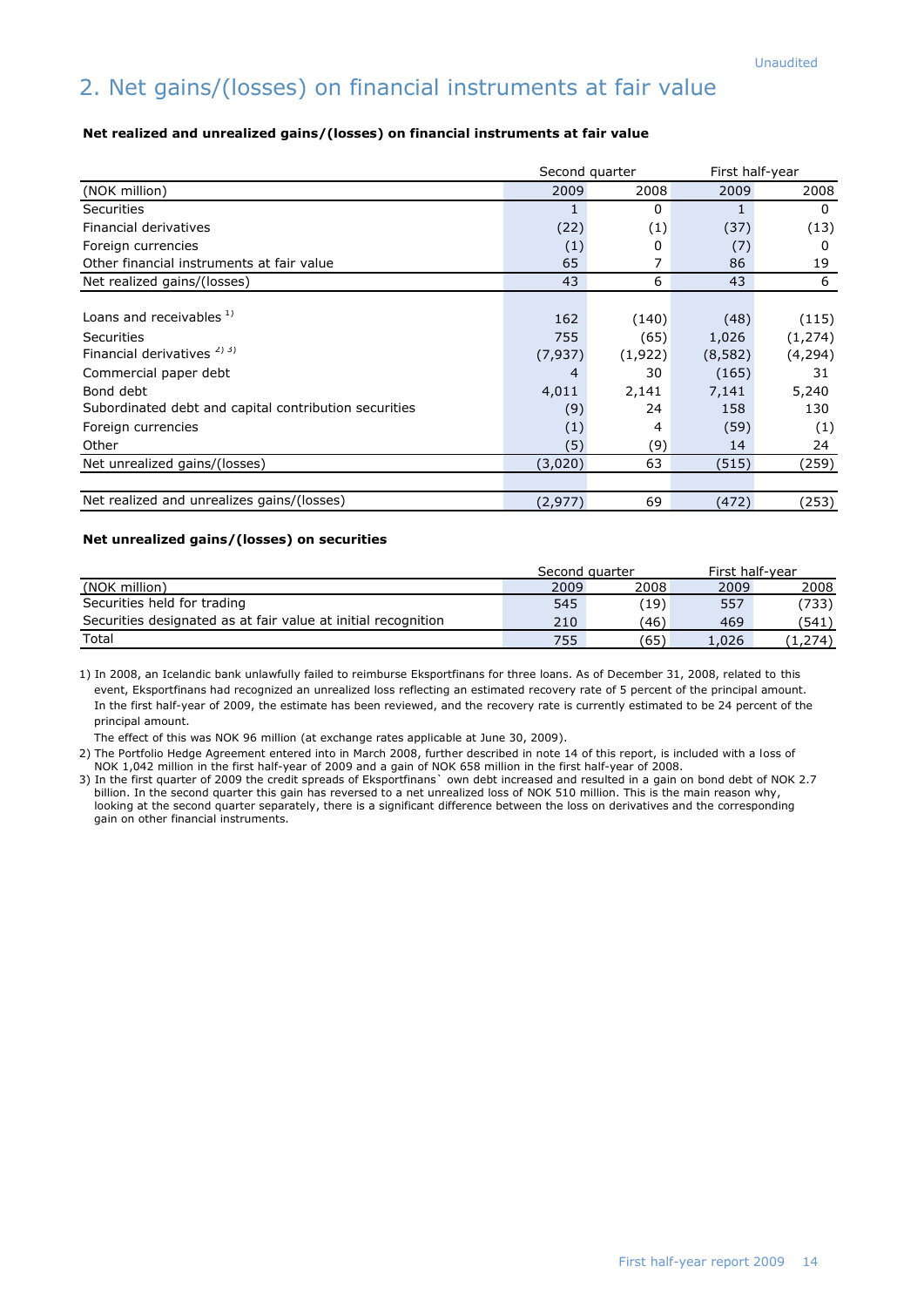# 3. Capital adequacy

From January 1, 2008, capital adequacy is calculated in accordance with the Basel II regulations in force from the Norwegian Banking, Insurance and Securities Commission. The Company has adopted the standardized approach to capital requirements. For the Company, this implies that the difference in risk-weighted value between the Basel I and II regulations is mainly due to operational risk. The capital adequacy minimum requirement is 8 percent of total risk-weighted value.

#### **Risk-weighted assets and off-balance sheet items**

| (NOK million)             | 30.06.2009  |          | 31.12.2008  |          | 30.06.2008  |          |
|---------------------------|-------------|----------|-------------|----------|-------------|----------|
|                           |             | Risk-    |             | Risk-    |             | Risk-    |
|                           | <b>Book</b> | weighted | <b>Book</b> | weighted | <b>Book</b> | weighted |
|                           | value       | value    | value       | value    | value       | value    |
| Total assets              | 241,537     | 39,899   | 296,514     | 46,975   | 227,145     | 39,554   |
| Off-balance sheet items   |             | 509      |             | 690      |             | 471      |
| Operational risk          |             | 401      |             | 401      |             | 493      |
| Total currency risk       |             | 208      |             | 79       |             | 105      |
| Total risk-weighted value |             | 41,017   |             | 48,145   |             | 40,623   |

#### **The Company's eligible regulatory capital**

| (NOK million                           |            |       |            |        |            |          |
|----------------------------------------|------------|-------|------------|--------|------------|----------|
| and in percent of risk-weighted value) | 30.06.2009 |       | 31.12.2008 |        | 30.06.2008 |          |
| Core capital $1$                       | 3,700      | 9.0%  | 3,486      | 7.2 %  | 3.162      | 7.8%     |
| Additional capital <sup>2)</sup>       | 1,508      | 3.7%  | 1,674      | 3.5%   | 1.180      | $2.9 \%$ |
| Total regulatory capital               | 5,208      | 12.7% | 5,160      | 10.7 % | 4,342      | 10.7 %   |

1) Includes share capital, other equity, elements of capital contribution securities and deductions/additions

2) Includes subordinated debt, the elements of capital contribution securities not included in core capital and deductions/additions

### 4. Loans and receivables due from credit institutions

| (NOK million)                                                                 | 30.06.09 | 31.12.08 | 30.06.08 |
|-------------------------------------------------------------------------------|----------|----------|----------|
| Bank deposits                                                                 | 6,957    | 7.076    | 3,704    |
| Other claims on banks <sup>1)</sup>                                           | 218      | 835      | (873)    |
| Loans to Kommunekreditt Norge AS,<br>nominal amount (also included in note 6) | 34,352   | 58,858   | 61,296   |
| Loans to other credit institutions,                                           |          |          |          |
| nominal amount (also included in note 6)                                      | 26,962   | 23,228   | 21,637   |
| Accrued interest and adjustment to fair value on loans                        | (475)    | 47       | 146      |
| Total                                                                         | 68,014   | 90,044   | 85,910   |

1) Consists of net outstanding value of the hedge elements in agreements relating to loans acquired from banks.

The value of the loans acquired and the hedge instruments under the agreements are both classified as "Loans and receivables due from credit institutions" in accordance with IFRS because not substantially all risk and rewards have been transferred.

The Company has acquired certain loan agreements from banks for which the selling bank provides a repayment guarantee, therefore retaining the credit risk of the loans. Under IFRS these loans classify as loans to credit institutions.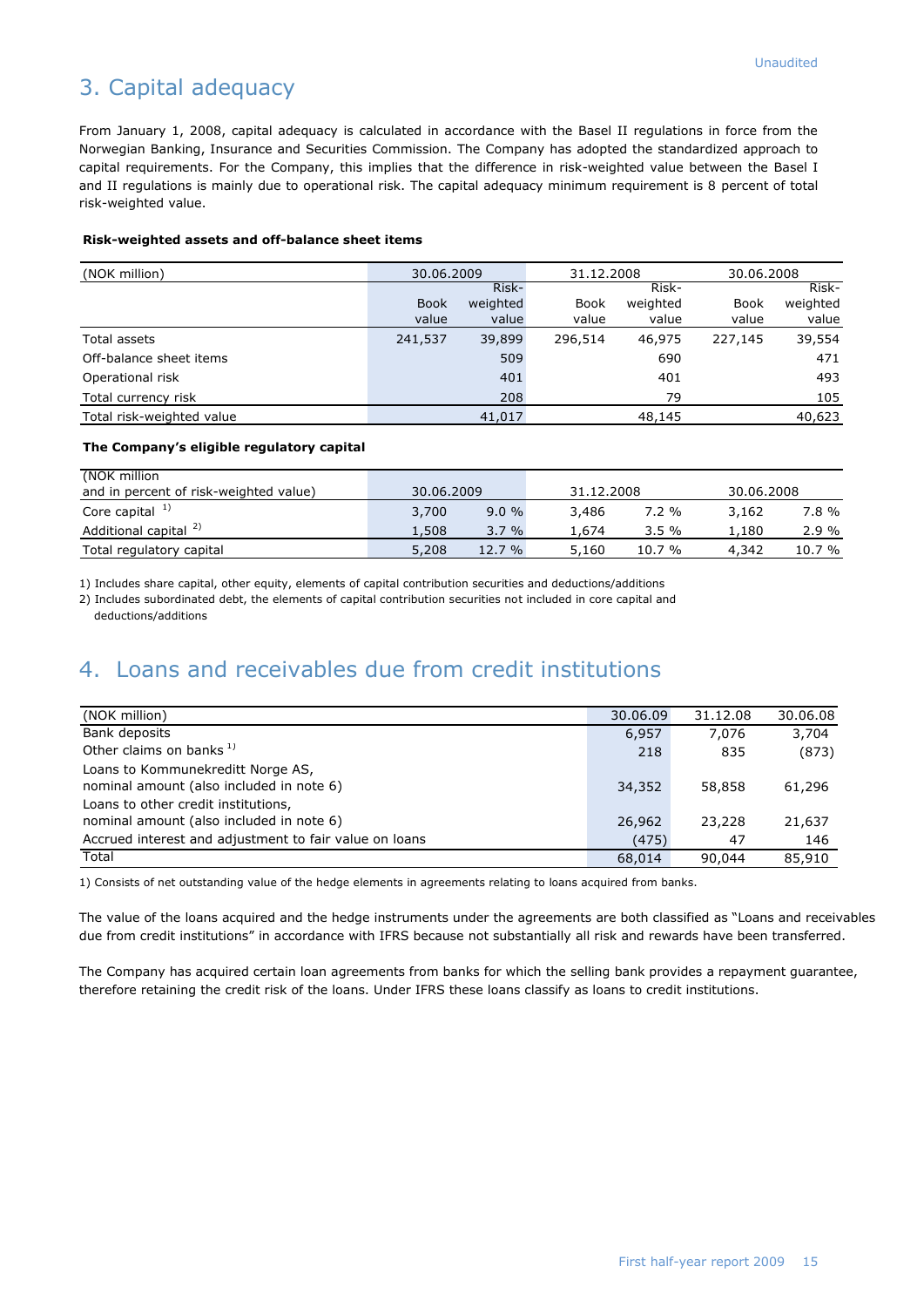# 5. Loans to customers

| (NOK million)                                                      | 30.06.09 | 31.12.08 | 30.06.08 |
|--------------------------------------------------------------------|----------|----------|----------|
| Loans due from customers, nominal amount (also included in note 6) | 63,509   | 57,202   | 41.490   |
| Accrued interest and adjustment to fair value on loans             | 745      | 791      | 457      |
| Total                                                              | 64,254   | 57.993   | 41,947   |

# 6. Total loans

Nominal amounts related to loans due from credit institutions and customers, respectively, from the two previous tables are included in the following analysis.

| (NOK million)                                                                                                                                                                                                                                   | 30.06.09                                                     | 31.12.08                                   | 30.06.08                                   |
|-------------------------------------------------------------------------------------------------------------------------------------------------------------------------------------------------------------------------------------------------|--------------------------------------------------------------|--------------------------------------------|--------------------------------------------|
| Loans due from Kommunekreditt Norge AS<br>Loans due from other credit institutions                                                                                                                                                              | 34,352<br>26,962                                             | 58,858<br>23,228                           | 61,296<br>21,637                           |
| Loans due from credit institutions                                                                                                                                                                                                              | 61,314                                                       | 82,086                                     | 82,933                                     |
| Loans due from customers                                                                                                                                                                                                                        | 63,509                                                       | 57,202                                     | 41,490                                     |
| Total nominal amount                                                                                                                                                                                                                            | 124,823                                                      | 139,288                                    | 124,423                                    |
| Commercial loans<br>Government-supported loans                                                                                                                                                                                                  | 89,370<br>35,453                                             | 107,737<br>31,551                          | 102,515<br>21,908                          |
| Total nominal amount                                                                                                                                                                                                                            | 124,823                                                      | 139,288                                    | 124,423                                    |
| Capital goods<br>Ships<br>Export-related and international activities *)<br>Direct loans to Norwegian local government sector<br>Loans to Kommunekreditt Norge AS<br>Municipal-related loans to other credit institutions<br>Loans to employees | 22,527<br>34,482<br>22,463<br>6,001<br>34,352<br>4,943<br>55 | 19,931<br>31,631<br>28,809<br>58,858<br>59 | 13,940<br>23,262<br>25,860<br>61,296<br>65 |
| Total nominal amount                                                                                                                                                                                                                            | 124,823                                                      | 139,288                                    | 124,423                                    |

\*) Export-related and international activities consist of loans to the following categories of borrowers:

| (NOK million)                    | 30.06.09 | 31.12.08 | 30.06.08 |
|----------------------------------|----------|----------|----------|
| Oil and gas                      | 487      | 606      | 1,091    |
| Pulp and paper                   | $\Omega$ | 4,933    | 4,005    |
| Engineering and construction     | 27       | 30       | 25       |
| Aluminum, chemicals and minerals | 10       | 13       | 34       |
| Aviation and shipping            | 92       | 106      | 80       |
| Consumer goods                   | 3,392    | 3,715    | 2,757    |
| Banking and finance              | 8,548    | 8,875    | 8,262    |
| Real estate management           | 5,426    | 5,569    | 5,582    |
| IT and telecommunication         | 4,449    | 4,928    | 3,988    |
| Other categories                 | 32       | 34       | 36       |
| Total nominal amount             | 22,463   | 28,809   | 25,860   |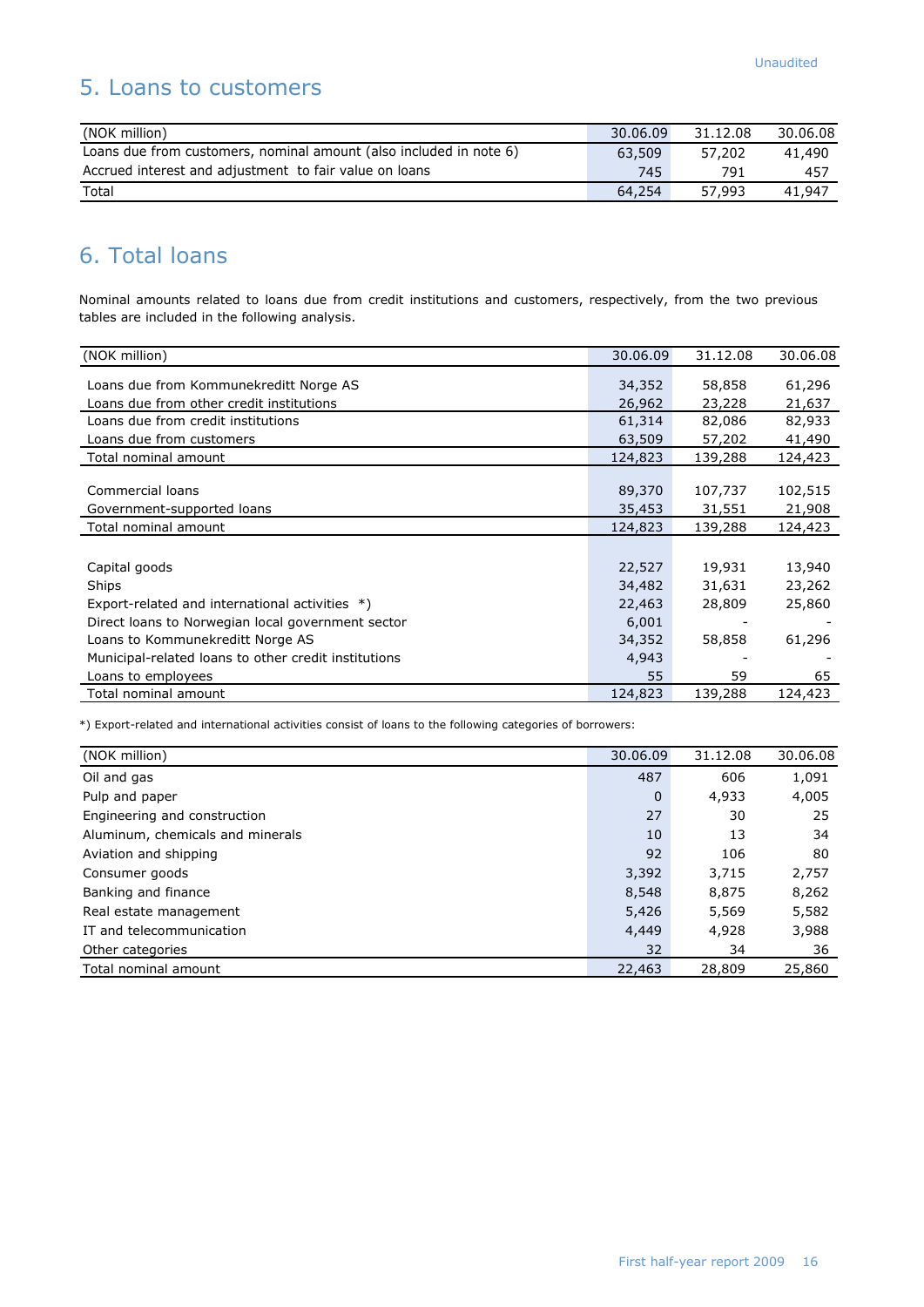# 7. Loans past due or impaired

| (NOK million)                                                | 30.06.09     | 31.12.08 | 30.06.08 |
|--------------------------------------------------------------|--------------|----------|----------|
| Interest and principal instalment 1-30 days past due         | 30           | 10       | 13       |
| Not matured                                                  |              |          |          |
| principal on loans with payments 1-30 days past due          | 610          | 645      | 70       |
| Interest and principal instalment 31-90 days past due        | $\mathsf{q}$ | 449      | 0        |
| Not matured                                                  |              |          |          |
| principal on loans with payments 31-90 days past due         | 59           | 207      | 9        |
|                                                              |              |          |          |
| Interest and principal instalment more than 90 days past due | 447          | 11       | 4        |
| Not matured                                                  |              |          |          |
| principal on loans with payments more than 90 days past due  | 94           | 33       | 12       |
| Total loans that are past due                                | 1,249        | 1,355    | 108      |
|                                                              |              |          |          |
| Relevant collateral or quarantees received <sup>*)</sup>     | 761          | 910      | 108      |
| Estimated impairments on loans valued at amortized cost      | $\Omega$     | 0        | 0        |

\*) A total of NOK 488 million relates to exposure towards Icelandic banks as of June 30, 2009, and are as of the balance sheet date not considered guaranteed in a satisfactory manner. These loans are measured at fair value at each balance sheet date. The change in fair value in the period is reflected in the line item 'Net gains/losses on financial instruments at fair value'.

Apart from the fair value adjustments already recognized in the income statement, related to the exposure towards the Icelandic banks discussed above, the Company considers all other receivables to be secured in a satisfactory manner.

### 8. Securities

| (NOK million)                                          | 30.06.09 | 31.12.08 | 30.06.08 |
|--------------------------------------------------------|----------|----------|----------|
| Trading portfolio                                      | 48,549   | 63,514   | 26,734   |
| Other securities at fair value through profit and loss | 37.612   | 44.623   | 58,200   |
| Total                                                  | 86,161   | 108,137  | 84,934   |

### 9. Fixed assets and investment property

| (NOK million)                 | 30.06.09 | 31.12.08 | 30.06.08 |
|-------------------------------|----------|----------|----------|
| Buildings and land at own use | 130      | 132      | 132      |
| Investment property           | 72       | 74       | 75       |
| Total building and land       | 202      | 206      | 207      |
| Other fixed assets            | $\Omega$ | 10       |          |
| Total                         | 211      | 216      | 216      |

### 10. Other assets

| (NOK million)                                                | 30.06.09 | 31.12.08 | 30.06.08 |
|--------------------------------------------------------------|----------|----------|----------|
| Interim account 108-Agreement                                | 612      | 591      | 324      |
| Cash collateral provided                                     | 6,477    | 11,379   | 1,948    |
| Delayed payment, securities not delivered from our custodian | 48       | 306      | 175      |
| Other                                                        | 14       | Ω        | 10       |
| Total                                                        | 7.151    | 12,285   | 2.457    |

# 11. Borrowings through the issue of securities

| (NOK million)                                         | 30.06.09 | 31.12.08 | 30.06.08 |
|-------------------------------------------------------|----------|----------|----------|
| Commercial paper debt                                 | 18,684   | 33,179   | 34,993   |
| Bond debt                                             | 205,270  | 234,364  | 179,881  |
| Accrued interest and adjustment to fair value on debt | (15.632) | (8.502)  | (3.444)  |
| Total                                                 | 208,322  | 259,041  | 211,430  |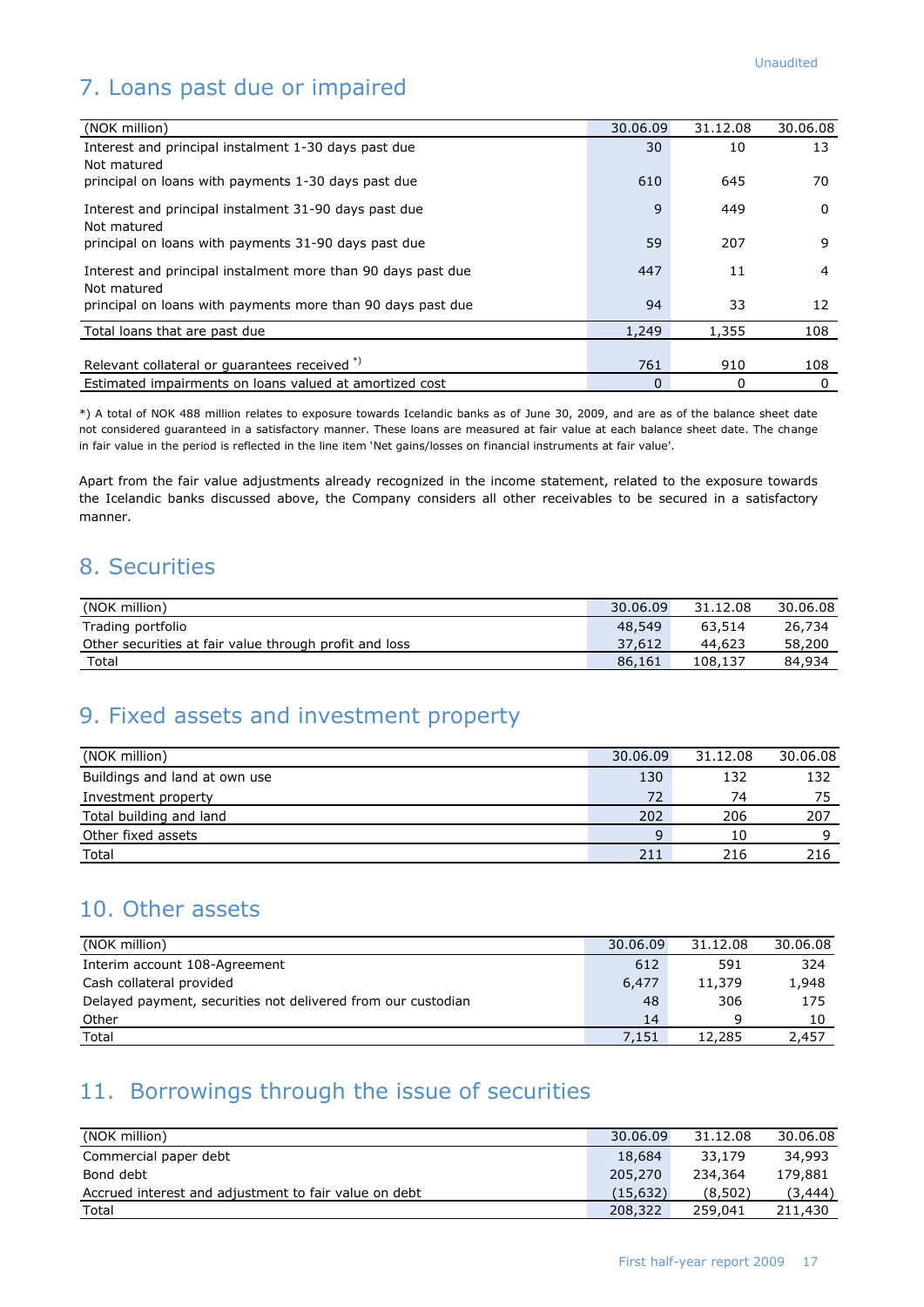# 12. Other liabilities

| (NOK million)                                              | 30.06.09 | 31.12.08 | 30.06.08 |
|------------------------------------------------------------|----------|----------|----------|
| Grants to mixed credits                                    | 338      | 388      | 260      |
| Cash collateral received                                   | 2,391    | 7.850    | 270      |
| Delayed payment, securities not deliveres to our custodian | 138      |          | 74       |
| Other short-term liabilities                               | 27       | 74       | 42       |
| Total                                                      | 2,894    | 8,312    | 646      |

# 13. Segment information

The Company is divided into three business areas, export lending, municipal lending and securities. After the sale of Kommunekreditt Norge AS, municipal lending consists of loans to Kommunekreditt Norge AS, in addition to loans directly to municipalities and municipal-related loans to savings banks that were purchased from Kommunekreditt in connection with the sale of the subsidiary. The Company also has a treasury department, responsible for the Company"s funding. Income and expenses related to treasury are divided between the three business areas. This division is based on risk-weighted volume and volume.

|                                                                                          |              | Export lending          |                | Municipal lending |             | <b>Securities</b>       |
|------------------------------------------------------------------------------------------|--------------|-------------------------|----------------|-------------------|-------------|-------------------------|
|                                                                                          |              |                         |                | First half-year   |             |                         |
|                                                                                          | 2009         | First half-year<br>2008 | 2009           | 2008              | 2009        | First half-year<br>2008 |
| (NOK million)                                                                            |              |                         |                |                   |             |                         |
| Net interest income $1$                                                                  | 302          | 133                     | 33             | 18                | 345         | 112                     |
| Commissions                                                                              |              |                         |                |                   |             |                         |
| and income related to banking services <sup>2)</sup>                                     | $\mathbf{1}$ | $\Omega$                | $\mathbf 0$    | $\Omega$          | $\mathbf 0$ | $\Omega$                |
| Commissions                                                                              |              |                         |                |                   |             |                         |
| and expenses related to banking services <sup>2)</sup>                                   | 0            | 0                       | $\overline{0}$ | $\mathbf 0$       | $\mathbf 0$ | 34                      |
| Net gains/(losses)                                                                       |              |                         |                |                   |             |                         |
| on financial instruments at fair value <sup>2)</sup>                                     | 96           | $\Omega$                | $\Omega$       | $\Omega$          | (29)        | (13)                    |
| Other income/(expenses) $^{2)}$                                                          | $\Omega$     | $\Omega$                | (6)            | 0                 | $\Omega$    | 0                       |
| Income/expenses divided by volume 3)                                                     | 28           | 8                       | 19             | 8                 | 35          | 9                       |
| Net other operating income                                                               | 125          | 8                       | 13             | 8                 | 6           | (38)                    |
| <b>Total net income</b>                                                                  | 427          | 141                     | 46             | 26                | 351         | 74                      |
| <b>Total operating expenses</b>                                                          | 51           | 42                      | 19             | 19                | 28          | 27                      |
|                                                                                          |              |                         |                |                   |             |                         |
| Pre-tax operating profit/(loss)                                                          | 376          | 99                      | 27             | $\overline{7}$    | 323         | 47                      |
| Taxes                                                                                    | 105          | 27                      | 8              | $\overline{2}$    | 90          | 13                      |
|                                                                                          |              |                         |                |                   |             |                         |
|                                                                                          |              |                         |                |                   |             |                         |
| Non-IFRS profit for the period from continuing                                           |              |                         |                |                   |             |                         |
| operations excluding unrealized gains/(losses)<br>on financial instruments at fair value | 271          | 72                      |                | 5                 | 233         | 34                      |
|                                                                                          |              |                         | 19             |                   |             |                         |

1) Figures are presented for Eksportfinans ASA.

2) Income/(expenses) directly allocated to each division.

3) Income/expenses in the treasury department, distributed to the business areas by volume.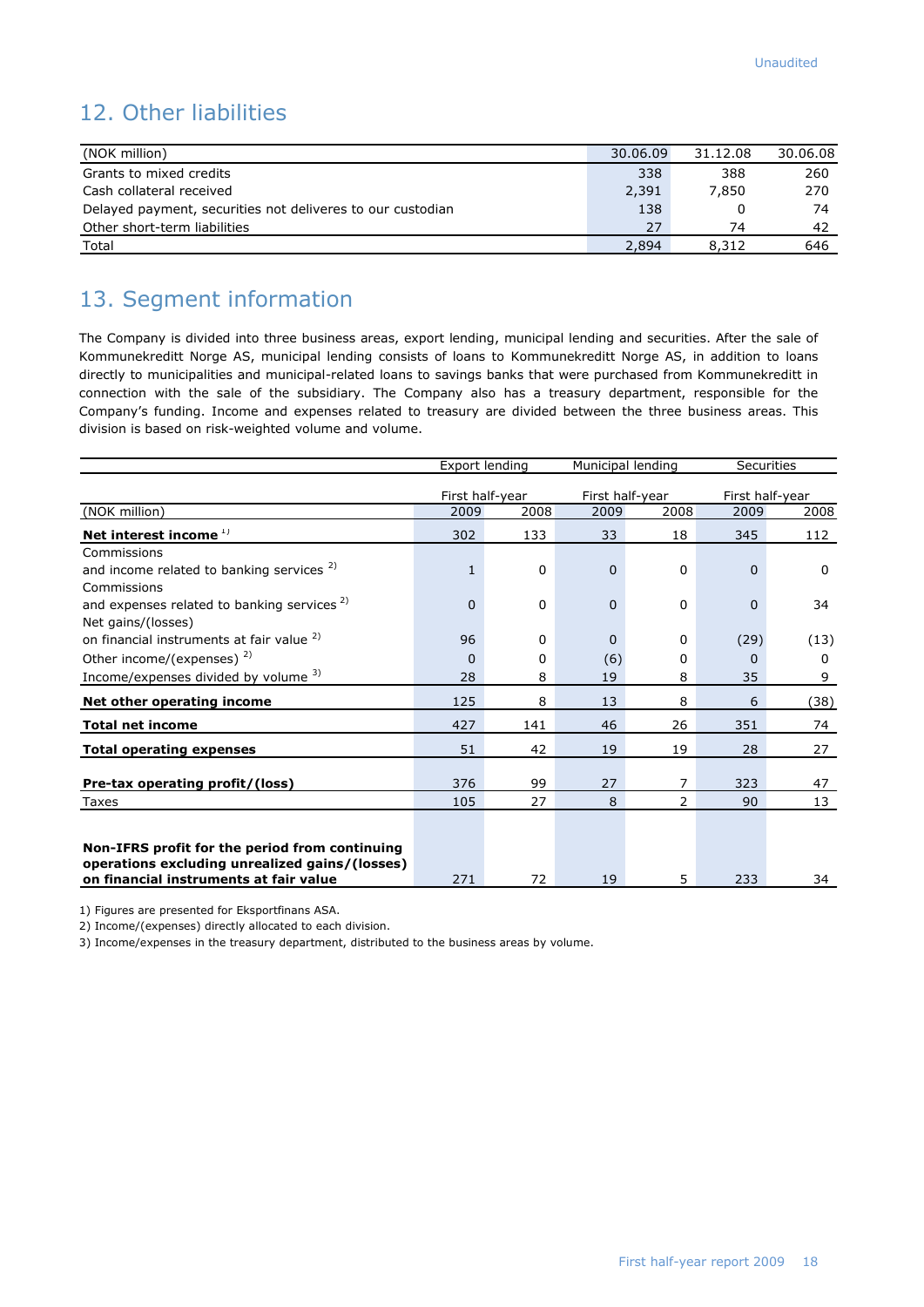#### **Reconciliation of segment profit measure to total comprehensive income**

|                                                                                                                                                |       | First half-vear |
|------------------------------------------------------------------------------------------------------------------------------------------------|-------|-----------------|
| (NOK million)                                                                                                                                  | 2009  | 2008            |
| Export lending                                                                                                                                 | 271   | 72              |
| Municipal lending                                                                                                                              | 19    |                 |
| Securities                                                                                                                                     | 233   | 34              |
| Non-IFRS profit/(loss) for the period from continuing operations<br>excluding unrealized gains/(losses) on financial instruments at fair value | 523   | 111             |
| Profit/(loss) for the period from discontinued operations                                                                                      | 342   | 64              |
| Net unrealized gains/(losses) $1$                                                                                                              | (611) | (259)           |
| Tax effect $2)$                                                                                                                                | 171   | 73              |
| Total comprehensive income                                                                                                                     | 425   | (11)            |

1) For the first half-year of 2009, the net unrealized effects consist of net unrealized losses of NOK 515 million, and effect from reversal of NOK 96 million of previously recognized loss from exposure to an Icelandic bank (at exchange rates applicable at June 30, 2009.

2) 28 percent of the unrealized items above.

The segment information is in line with the management reporting.

# 14. Material transactions with related parties

The Company's two largest shareholders, DnB NOR Bank ASA and Nordea Bank Norge AS, are considered to be related parties in accordance with IAS 24 Related Party Disclosures.

| (NOK millions)          | Acquired<br>loans $1)$ | Deposits $2$ | Guarantees<br>issued $3)$ | received <sup>4)</sup> | Guarantees Portfolio Hedge<br>Agreement <sup>5)</sup> |
|-------------------------|------------------------|--------------|---------------------------|------------------------|-------------------------------------------------------|
| Balance January 1, 2008 | 9,690                  | 301          | 2,130                     | 7,251                  | 0                                                     |
| Change in the period    | (467)                  | 1,101        | (373)                     | (342)                  | 421                                                   |
| Balance June 30, 2008   | 9,223                  | 1,402        | 1,757                     | 6,909                  | 421                                                   |
| Balance January 1, 2009 | 10,034                 | 3.911        | 2,074                     | 9,307                  | 1,679                                                 |
| Change in the period    | (692)                  | (1,699)      | (670)                     | 254                    | (978)                                                 |
| Balance June 30, 2009   | 9,342                  | 2,212        | 1,404                     | 9,561                  | 701                                                   |

All transactions with related parties are made on market terms.

- 1) The Company acquires loans from banks. The loans are part of the company"s ordinary lending activity, as they are extended to the export industry. As the selling banks provide a guarantee for the loans, not substantially all the risk and rewards are transferred to the company, thus the loans are classified as loans due from credit institutions in the balance sheet.
- 2) Deposits made by the Company.
- 3) Guarantees issued by the Company to support the Norwegian export industry.
- 4) Guarantees provided to the Company from the related parties.
- 5) Eksportfinans has entered into a derivative portfolio hedge agreement with the majority of its shareholders. The agreement, effective from March 1, 2008, will offset losses up to NOK 5 billion in the liquidity portfolio held as of February 29, 2008. The agreement will also offset any gains in the portfolio as of the same date. The payments to or from the Company related to the losses or gains, respectively, in the portfolio, will take place on the last day of February each year, with the first payment in 2011. The agreement expires with the maturities of the bonds included in the contract, with the latest maturity on December 31, 2023. Eksportfinans will pay a monthly fee of NOK 5 million to the participants to the agreement. The balances show the related parties" share of the fair value of the contract as of the balance sheet date.

In addition to the transactions reflected in the above table, Eksportfinans" three major owner banks have extended a committed credit line of USD 4 billion for repo purposes to the Company. The facility has a twelve month maturity with the possibility of extension, and was extended in the second quarter of 2009. Eksportfinans has not yet utilized this credit facility.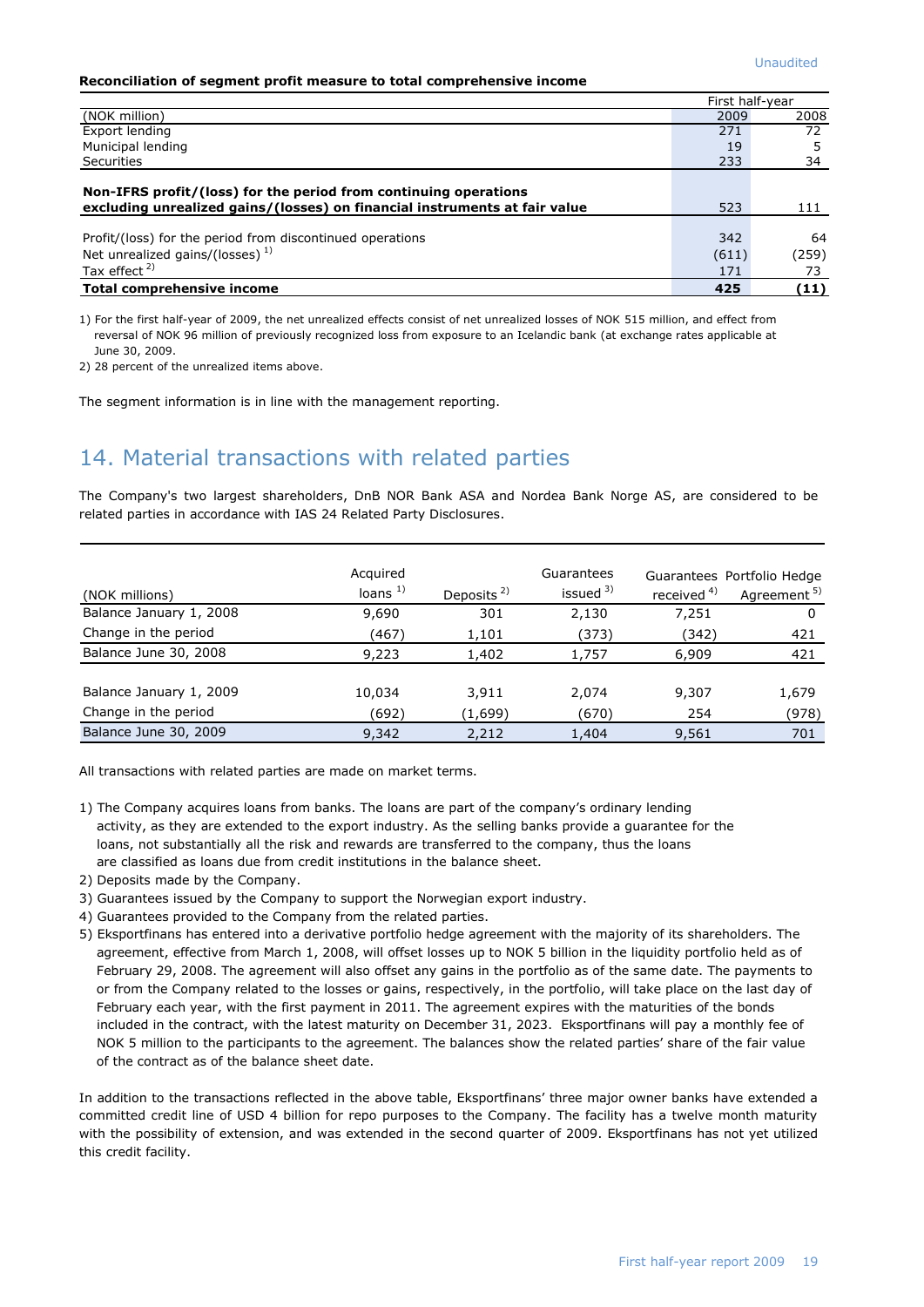# 15. Effects on profit and equity from sale of Kommunekreditt

#### **Decomposition of net gain from sale of group companies**

| (NOK million)                                                                                      | Profit/(loss) |
|----------------------------------------------------------------------------------------------------|---------------|
| Proceeds from sale of Kommunekreditt Norge AS                                                      | 870           |
| Book value of investment in parent company financial statements of Eksportfinans ASA <sup>1)</sup> |               |
| Expenses related to sale of Kommunekreditt Norge AS                                                |               |
| Net gain from sale of group companies                                                              |               |

1) Shares in Kommunekreditt Norge AS have been accounted for at cost in the financial statements of Eksportfinans ASA.

Eksportfinans ASA has sold all its shares in its only group company investment, Kommunekreditt Norge AS, in the second quarter of 2009. Due to this, no consolidated financial statements are presented as of June 30, 2009. The table below reconciles the movement from group equity presented as of December 31, 2008, to the equity of Eksportfinans ASA as of June 30, 2009.

#### **Reconciliation of movement from group equity to equity of Eksportfinans ASA**

| (NOK million)                                                                   | Profit/(loss) | Equity |
|---------------------------------------------------------------------------------|---------------|--------|
| Equity of the Eksportfinans group as of December 31, 2008                       |               | 7,208  |
| Total comprehensive income first half-year of 2009                              | 425           |        |
| Net loss/(gain) from sale of Kommunekreditt Norge AS                            | (342)         |        |
| Results from continuing operations first half-year of 2009                      | 83            | 83     |
| Profit from discontinued operations first quarter of 2009 <sup>1)</sup>         | 13            |        |
| Expenses related to sale of Kommunekredit Norge AS                              | (10)          |        |
| Net result related to sale of Kommunekreditt Norge AS for the former group<br>3 |               |        |
| Equity of Eksportfinans ASA as of June 30, 2009                                 |               | 7,295  |

1) This is the result of Kommunekreditt AS for the first quarter of 2009 that was included in the group accounts for the first quarter of 2009 and presented as discontinued operations.

The result of continuing operations equals the activity in Eksportfinans ASA exclusive of the gain on sale of the subsidiary.

The sale of Kommunekreditt Norge AS was finalized on June 24, 2009, while the price of the shares was agreed to be the carried value of the net assets in Kommunekreditt"s financial statements as of March 31, 2009. Hence, when reconciling from the equity of the group, the only effect after March 31, 2009, is the expenses incurred related to the sale of the subsidiary.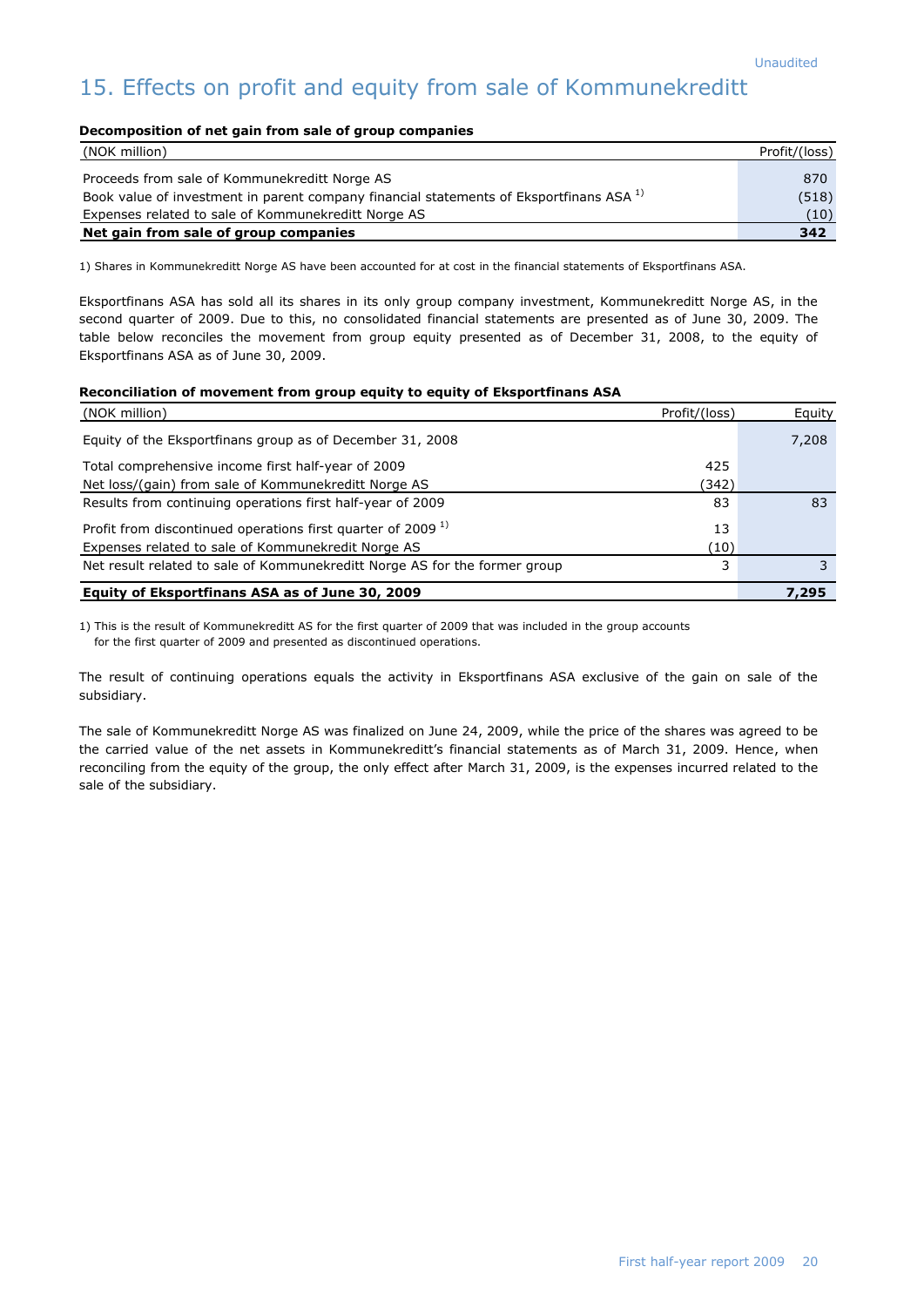# Report on Review of Interim Financial Information

To the Board of Directors of Eksportfinans ASA

#### *Introduction*

We have reviewed the accompanying condensed balance sheet of Eksportfinans ASA as of 30 June 2009 and the related condensed statement of comprehensive income, changes in equity and cash flow for the six-month period then ended, and other explanatory notes. Management is responsible for the preparation and presentation of this condensed interim financial information in accordance with International Accounting Standard 34 "Interim Financial Reporting". Our responsibility is to express a conclusion on this interim financial information based on our review.

#### *Scope of Review*

We conducted our review in accordance with International Standard on Review Engagements 2410, "Review of Interim Financial Information Performed by the Independent Auditor of the Entity". A review of interim financial information consists of making inquiries, primarily of persons responsible for financial and accounting matters, and applying analytical and other review procedures. A review is substantially less in scope than an audit conducted in accordance with International Standards on Auditing and consequently does not enable us to obtain assurance that we would become aware of all significant matters that might be identified in an audit. Accordingly, we do not express an audit opinion.

#### *Conclusion*

Based on our review, nothing has come to our attention that causes us to believe that the accompanying condensed interim financial information is not prepared, in all material respects, in accordance with International Accounting Standard 34 "Interim Financial Reporting".

Oslo, 13 August 2009 **PricewaterhouseCoopers AS**

Geir Julsvoll State Authorised Public Accountant (Norway)